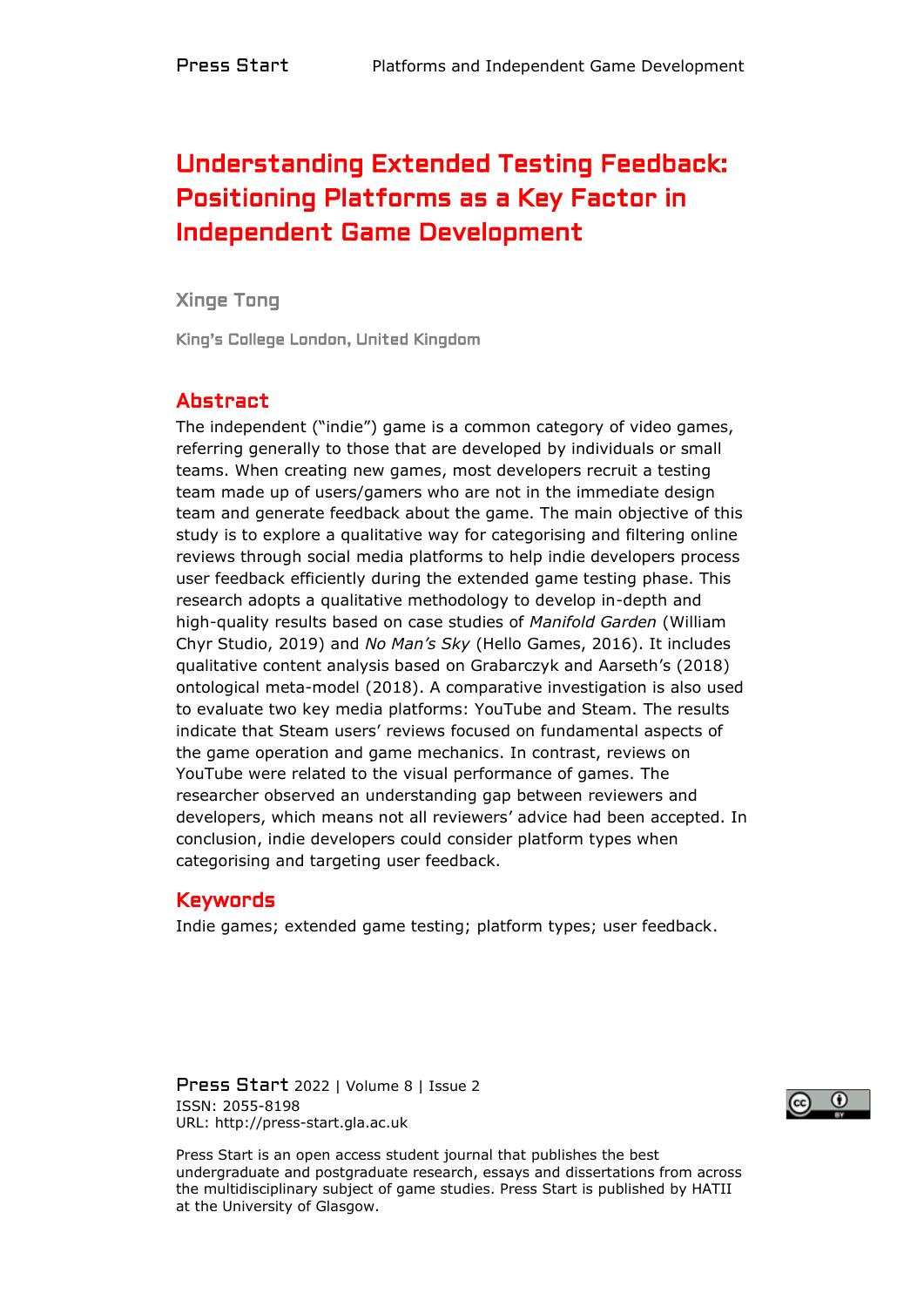# Introduction

Independent ("indie") game development plays a pivotal role in both the entertainment industry and popular culture. The term "indie game" can be loosely defined as a game produced by individuals or small studios. According to Garda and Grabarczyk (2016), an independent game embodies a multitude of independence parameters, including financial independence, creative independence, and publishing independence. Based on this description, the term "indie game" can be used when referring to any game that meets at least one of these three conditions (Garda & Grabarczyk, 2016). Individuals may thus create an indie game provided they have the relevant education, skills, and cultural context (Ruffino, 2018), even if they also obtain some financial support from larger publishers or distributors (McKeown, 2018). Similarly, Newhouse (2014) and Ruffino (2018) argue that a game can be defined as indie if it expresses the personality of the individual developer and exhibits a significant degree of freedom.

A contentious issue is whether indie developers have absolute control over the development of their games. From developers' perspective, it has previously been observed that their decisions undoubtedly influence virtual worlds (Bartle, 2003), for they create the game. Indie games, in particular, provide developers with an opportunity to express their personal design style with significant freedom (Ruffino, 2018). However, surveys such as the one conducted by Fulton (2002) have shown that although developers will consider the players' preferences by using psychological theories, they typically rely on "intuitive theories of what they perceive gamers want" as a component of the user evaluation (p. 1).

Regarding the impact of online responses from various participants, developers need to invite outside individuals to evaluate their games from different angles (Ash, 2010). For example, an increasingly popular strategy amongst indie studios—like William Chyr Studio, the makers of *Manifold Garden* (2019)—involves an open design process and releasing both alpha and beta versions of a game to players to obtain real-time feedback. Questions have been raised about how indie developers can evaluate player suggestions by identifying who the players are and the community platforms they use, to balance what users want with the developers' initial design objectives. While some research has been carried out on the design processes of indie developers (Garda, 2014; Guevara-Villalobos, 2011), the mechanisms by which indie developers collect user ideas and feedback to improve their game has not been adequately established and understood.

Therefore, this article seeks to outline a method for indie developers to categorise and deal with player feedback on social media platforms, thereby addressing the above gap within games user research. Specifically, this article examines how two indie developers, William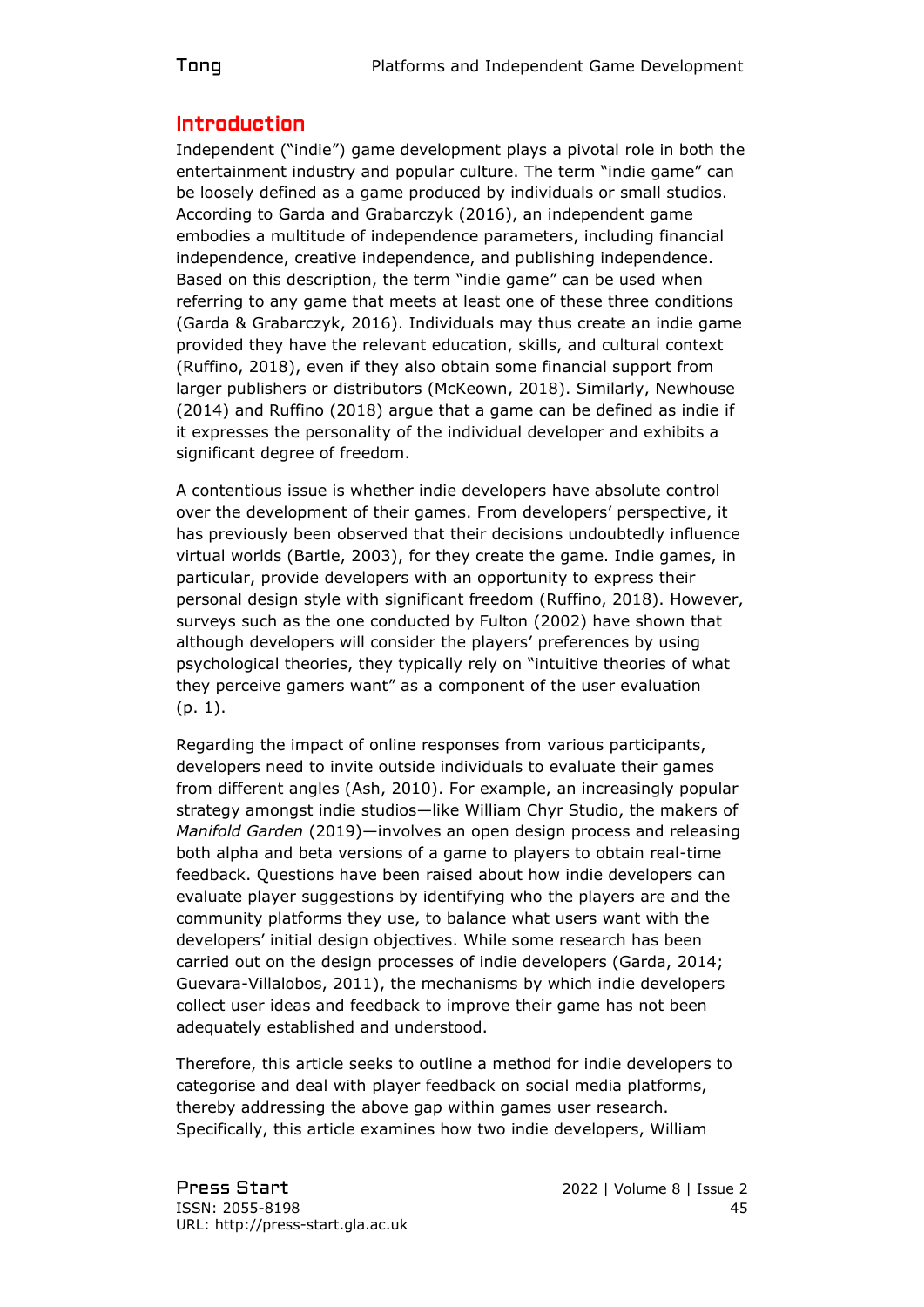Chyr Studio and Hello Games, analysed and evaluated feedback from users and how they applied this feedback to further iterations of their games. To explore the possibility of developing a more efficient method by which video game developers can analyse feedback, this paper also surveys the literature on extended game testing, game user research, and platform studies to develop a critical review of existing salient research. Moreover, this research uses a qualitative case study approach to investigate players' involvement and influence during the extended game testing phase of *Manifold Garden* (hereafter *MG*) and *No Man's Sky* (Hello Games, 2016; hereafter *NMS*) on YouTube and Steam. The overall results of the study focus on three key themes: users' verbal expressions, platform types, and games' improvements. Finally, based on the results, discussion is offered around which factors should be preferentially considered by developers within the independent game development feedback framework.

# Literature Review

#### Extended Game Testing

Within this paper, the term "extended game testing" is used as a loose expression for the testing phase to take into account the frequent uncertainties in indie game development. The term is used to refer to both formal testing systems, including alpha and beta testing phases, as well as the continued feedback loop between developers and players after launch. In theory, game testing can be defined as a "quality control process" (Bates, 2004, as cited in Sagi & Silvestrini, 2017, p. 2) although there are many aspects particular to game development that test this definition. Recent studies have shown that developers often invite users to partake in alpha and beta testing during the early phases of development to report errors (Bécares et al., 2017). In online game spaces, testers and enthusiasts on social media platforms (e.g., Twitter, YouTube) are unpaid and often classified as voluntary rather than material labour (Briziarelli, 2016). Terranova (2012) therefore named these testers "free labourers" (p. 33).

Ruffino (2018) noted that the independent character of indie developers is shown by the multitude of methods they use to handle various problems. Martin and Deuze (2009) further describe these differences as a new work management. Specifically, some indie game developers are beginning to provide alpha and beta versions of their games to the public to access earlier feedback and to develop a more open design process. Thominet (2018) argued that indie developers can use this strategy to collect user feedback and even fight larger companies. This strategy can be defined as "open development": a "user-centered design practice where a developer publicly distributes an incomplete game and iterates on it while gathering feedback" (Thominet, 2018, p. 1). The players provide exciting insights for indie developers about "breaking the game" and help generate better final designs (Briziarelli, 2016,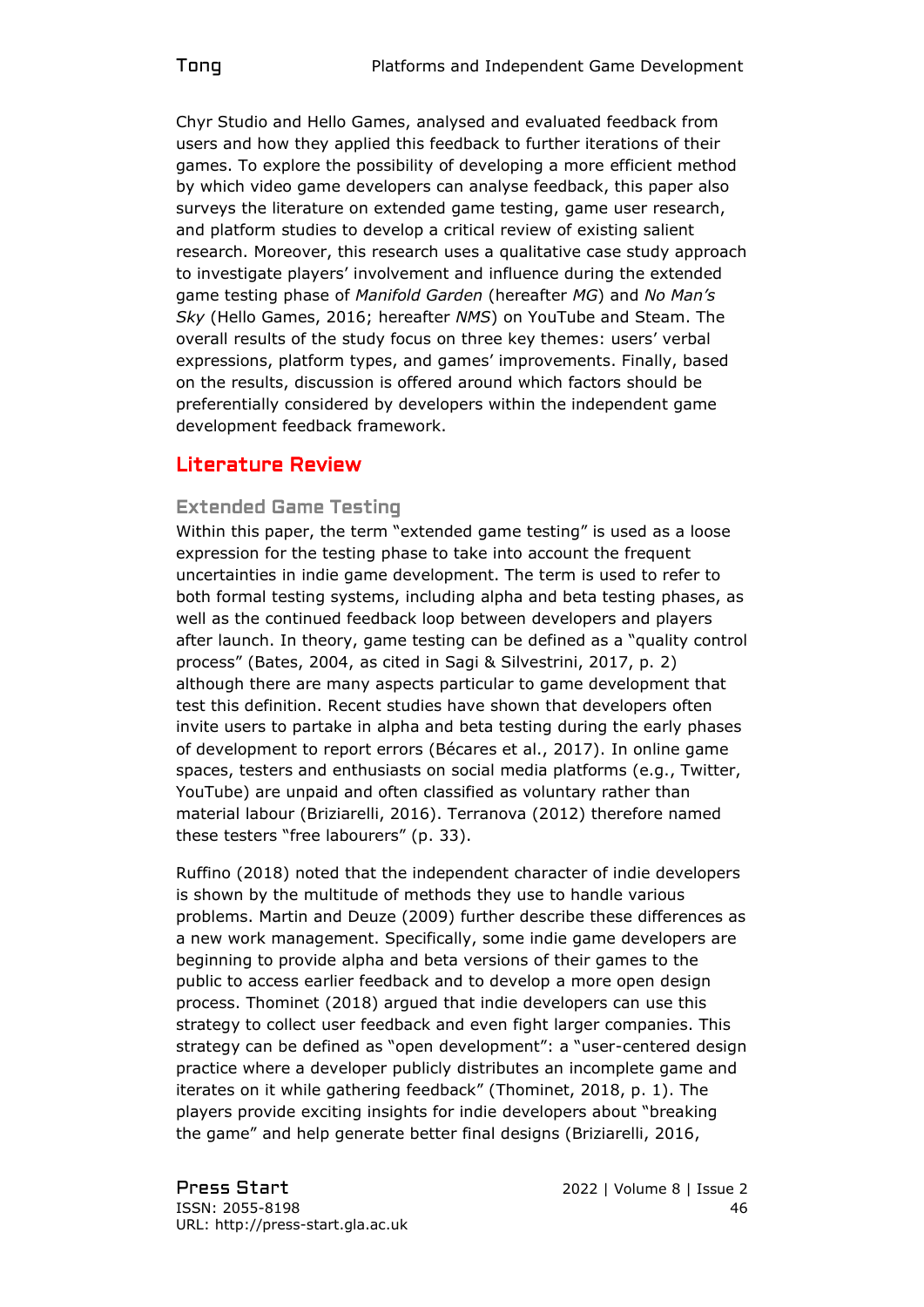p. 251). According to Briziarelli (2016), "breaking the game" is a feeling of doing something beyond the developer's expectations and finding bugs that creators had missed.

Furthermore, a detailed data examination of digital game platforms by Chambers et al. (2005) showed that two inherent challenges pertaining to the period in which a complete game is released online arise: whether there is enough budget or other human resources and whether the game meets players' expectations. It was observed that independent developers might often either extend their research and development periods (Kerr, 2019) or engage in uploading repair patches to mitigate the pressure of releasing games within the fixed release window (Bycer, 2016). The latter strategy, therefore, could also be seen as a kind of extended game test in which developers can improve the game based on real players' feedback.

#### Game User Research

Although game testing is a fundamental part of the development cycle, it is important to recognise that not all player feedback is equally useful. Traube et al. (2017) argued that game testing is valuable because it generates "market penetration and customer feedback" (p. 163). Extended game testing improves the usefulness of feedback and builds up relationships between developers and existing and potential players.

However, Bartle (2003) found that most players do not "truly understand game design" (p. 111) and their knowledge is based only on personal experience. Thus, users may be critical of a game design due to their predetermined ideas of what a game "should" look like instead of evaluating the game as is (Consalvo & Begy, 2015, p. 20). As a result, the original intentions of developers may be ignored or misunderstood, which can negatively impact game development. Given that games need to please their players, if a situation arises where players' and developers' opinions conflict, the popularity of the game could be jeopardised. For example, Mcallister and Long (2018) offered a player-focused concept for both game developers and games user researchers to better design user experience (UX) maturity scales for video games in their study of the Games User Research (GUR) Vault and the GUR YouTube channel. Moreover, there is some evidence to suggest that a game, as a design production, inevitably reflects a sense of human need (Salen & Zimmerman, 2003, p. 5), and includes social interaction (Barr et al., 2007). If a game does not resonate with players, it likely will not be commercially successful. Briziarelli (2016) challenged some of these conclusions, however, arguing that as the number of game mechanics have increased, testing creative media products has become more effective in terms of balancing entertainment and designer objectives. Based on this situation, it is important for developers to understand the different types of user approaches to the extended game testing phase to decide if they should compromise to incorporate user feedback or not.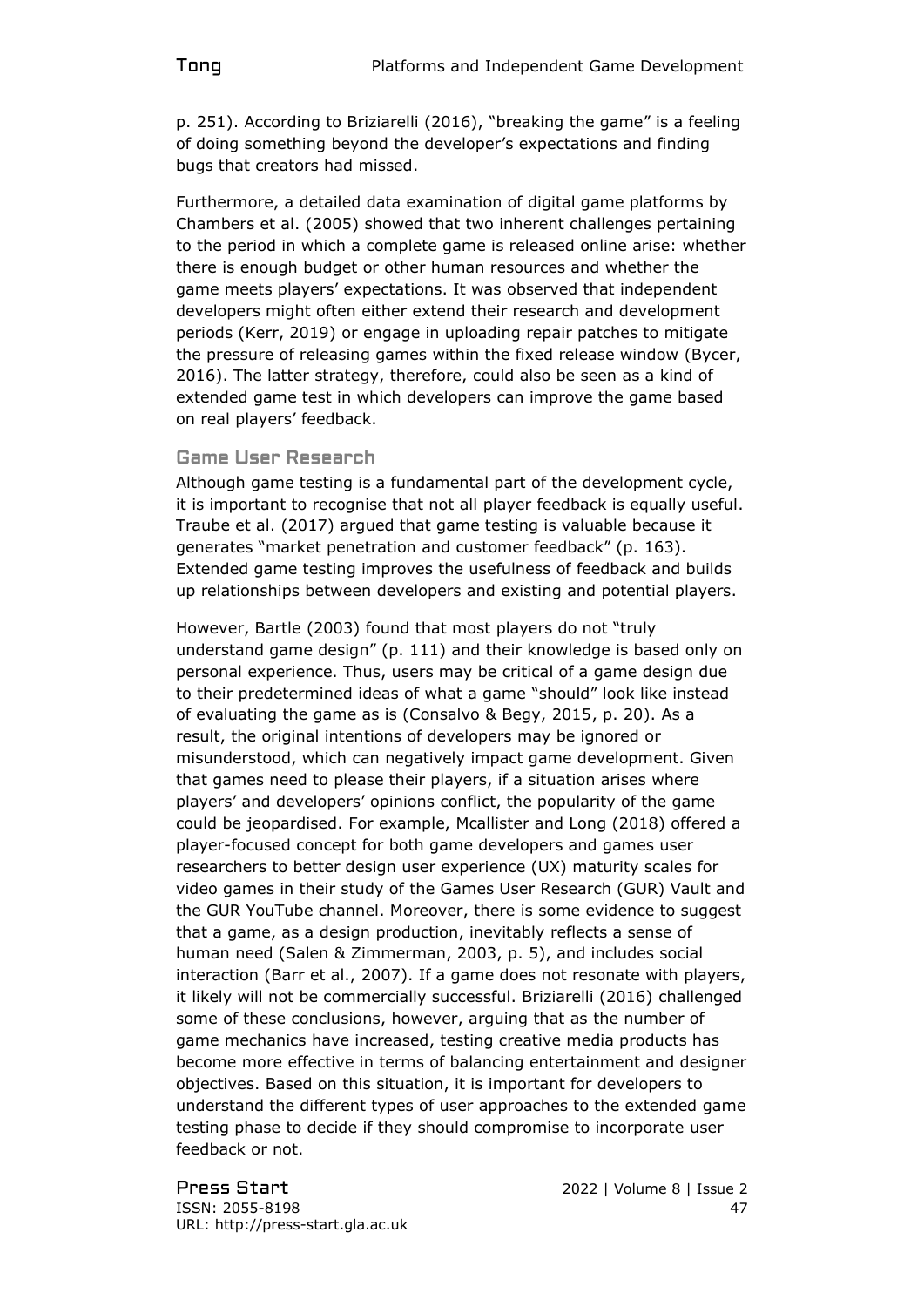Much of the current literature on media production and video games pays particular attention to audience and its impact. Audience members utilise multiple means to communicate, and they hold different levels of attachment to media products (Livingstone, 2004). An audience can assert its authority by contributing reviews that criticise, support, or discuss a particular game, and in theory, these conversations build up the dialogue and culture surrounding the game based on interactions between content producers and readers (Burwell & Miller, 2016). Baym (2018) and Dunne (2016) found that game reviews play a role in game participation models. Orji et al. (2014) and Ruffino (2018) used the term "digital interventions" to refer to this behaviour. According to Orji et al., player suggestions may interfere with the developers' vision and decision-making process, based on considering player-centred game design.

In the field of video games, game developers enrich games before publishing them based on fan mail and online forum feedback (Švelch, 2019). Livingston (2018) showed that the performance of post-launch games can provide authentic data on the game's performance to researchers and developers. Research has also assisted in developing a detailed qualitative analysis method, called "Review Analysis Methodology" (RVA) for game reviews (Livingston, 2018). Online users can contribute to the development of media productions by creating fan media or communicating with creators to offer enthusiasm and experience. However, Bartle (2003) stated that although players may voice novel opinions on games, developers have found it highly challenging to produce compromises that are acceptable for all stakeholders. In this respect, although the determination of improving video games have not weakened, reviewers and their words should be treated with caution.

# Social Media and User Feedback

If the specific type of user and particular members of an audience are important factors in understanding game feedback, the choice of platforms on which extended testing is conducted must also be considered a relevant factor. The term "platform" encompasses both hardware and software systems and, according to Arsenault (2017), each platform is a portion of a "business ecosystem" (p. 22). Jones and Thiruvathukal (2012) illustrated that social media platforms are cultural and social phenomena as much as technological ones. Specifically, social media platforms provide the audience with extensive flexibility regarding space and time for their participation (Baym, 2018). Reviews will be posted by users and constitute a social community space for online audiences (Miller, 2012). In studies by Apperley (2011, p. 94) and Consalvo and Begy (2015, p. 10), reviews allow both users and audiences to consider a broad range of engagement and, further, to discuss these on several platforms concurrently. Developers are potentially better suited to make creative and business decisions about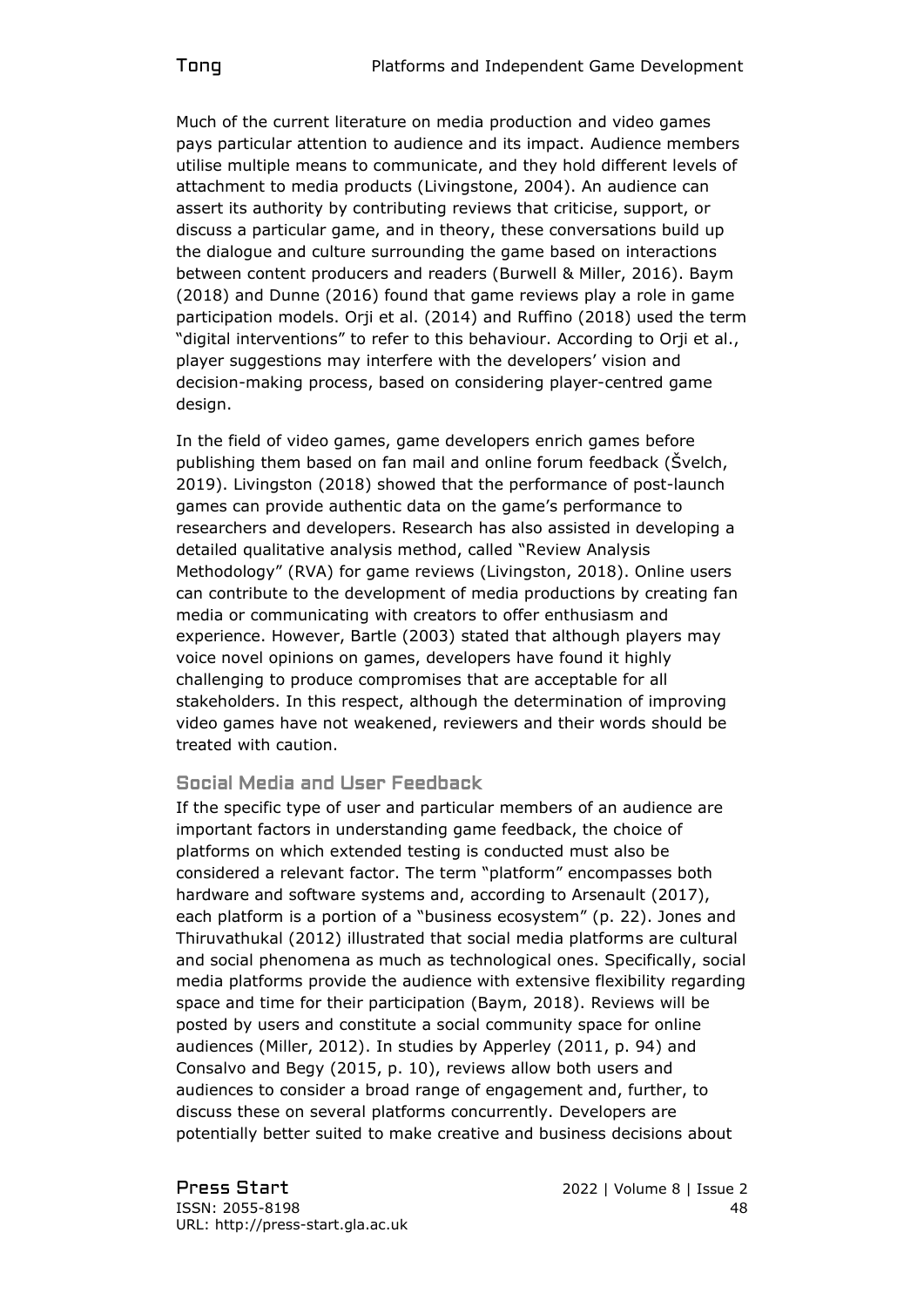improvements based on their understanding of such reviews (Hurley, 2008). Indie developers tend to favour an open testing process using videos and blog posts to share detailed design information with a range of users (Movel, 2012). Because of this, an analysis of video game feedback on various online platforms is useful for understanding indie design processes.

This impact is further exemplified in studies examining prominent game communication platforms such as Steam, a video game distribution platform. There are a number of game testing tasks on Steam that users can participate in; the community also helps developers collect player feedback in the indirect way. Recently, a large amount of research exploring Steam has focused on player satisfaction, social networks, and user reviews. Blackburn et al.'s (2014) research identified several player types in social networks in the Steam community, generating a quantitative analysis of player profiles to identify the traits exemplified by so-called "cheaters." A recent study by Lin et al. (2019) examined player reviews on the Steam platform with results that suggest that both positive and negative reviews are helpful for developers. This demonstrates that the Steam platform is a suitable milieu in which to examine player reviews. These studies have yet to move beyond the limited confines of the Steam platform, however. In order to conduct a comparative analysis, an alternative platform is also required.

At least two further social media platforms are available to game researchers for the purposes of evaluating user feedback: YouTube and Twitch. Deng et al. (2015) demonstrated that Twitch is a successful live streaming video platform. However, YouTube presents greater value for research purposes based on its higher volume of subscribers and greater popularity. YouTube is a video-sharing platform for "user-generated and commercially-produced content" (Gillespie, 2010, p. 348). Benkler (2007) and Bruns (2008) argued that YouTube encourages the appearance of professional, creative, and contemporary online reviews. These characteristics may explain why YouTube offers an appropriate platform for testing video games in a practical context. In addition, Gandolfi (2019) reported that YouTube gaming channels were based on Twitch, with the addition of a comments tool and official forums, compensating for the lack of live chat functionality for players who wish to share their insights. As Burgess and Green (2009) noted, the YouTube platform acts as a mediator in the relationship between video game producers and their audience. In summary, Steam and YouTube occupy powerful positions for game reception and development as platforms through which users can articulate their opinions about the games they play.

# Methods

The case studies of *MG* and *NMS* were used to investigate the influence of user reviews on game development during the extended testing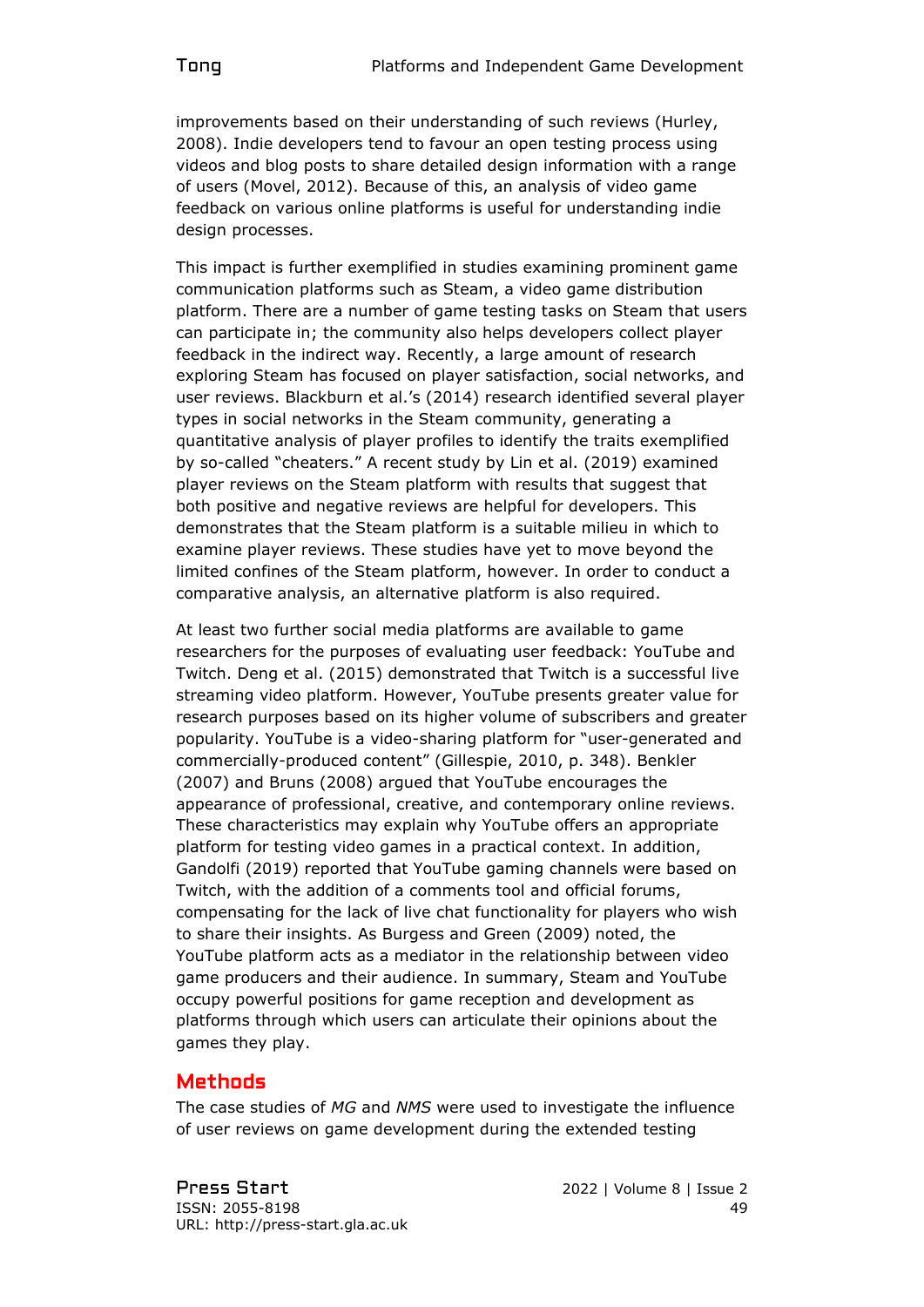phase. Reviews were sourced from two community platforms: Steam and YouTube. This research contributes to studying user community evaluation and feedback testing for indie developers.

#### Hypothesis

An important aspect of evaluating the impact of user reviews is measuring the way they can affect game performance. Three dimensions can be analysed for cross-correlations: (1) games, (2) platforms, and (3) characters (see Figure 1). As discussed in the literature review, there is a potential relationship between user reviews and platforms on which they are posted. Moreover, there is an occasionally perceived partial conflict between user reviews and game development ideas. Hence, this study hypothesised that the influence of user reviews on developer changes differs based on the platform on which those reviews are posted.



Figure 1. Conceptual framework**.**

# Sample

#### Manifold Garden

*MG* is an indie video game developed by William Chyr and released in October 2020. Chyr disclosed his open development process on YouTube, Steam, and Twitch, which has driven community engagement. In an interview with Rainer Sigl in 2015, Chyr said that an open design process is helpful for developers to test ideas in the early stage and to link players with current problems (Sigl, 2015). Acknowledging the challenges associated with an overabundance of suggestions or feedback, Chyr employs some means of evaluating reviews (Sigl, 2015, para. 4). In this sense, the fundamental question is how Chyr selects "useful" user reviews.

#### No Man's Sky

*NMS* is a video game developed by Hello Games and published in 2016 for Windows, PlayStation, and Xbox. Some argue that *NMS* is not a typical indie game because of its higher price and acceptance of financial

Press Start2022 | Volume 8 | Issue 2 **ISSN: 2055-8198** 50 URL: http://press-start.gla.ac.uk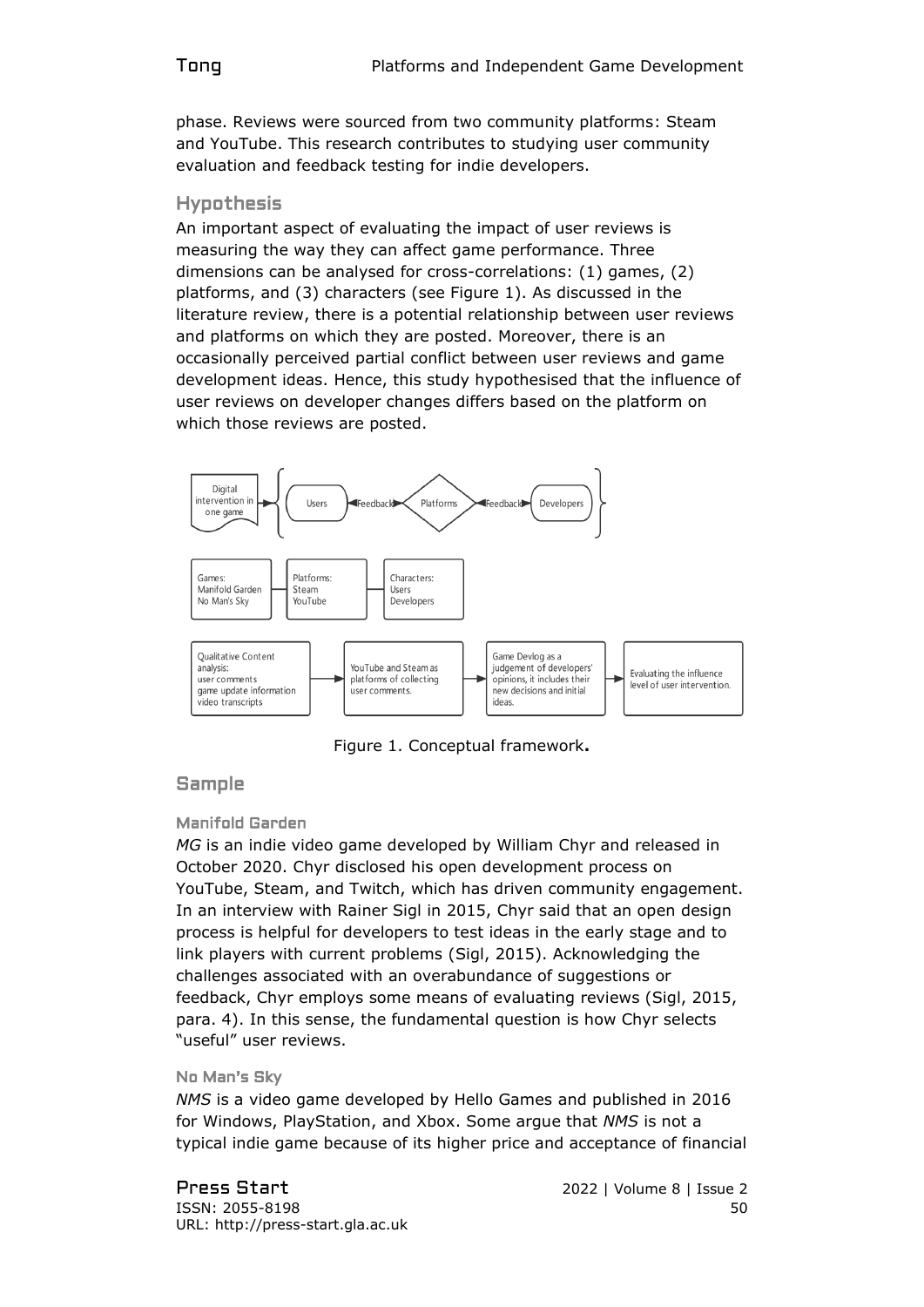aid from Sony. However, Fuchs (2016) argues that *NMS* is "an indie game with AAA ambitions" (p. 1). Furthermore, as was pointed out in the introduction of this paper, some indie developers may obtain financial support from outsiders (McKeown, 2018). *NMS* was independently developed and published by a small British game studio and will thus be considered an indie game in this study.

Unlike the open development process mentioned above, the developers challenged the boundary between the release and testing phases. Švelch (2019) reported that Hello Games prefers to use the term "update" instead of "patch" for the multiple changes it has made to the game since its release, supporting a belief in the model of "games as a service" (Williams, 2018). *NMS*'s developers have published over 40 updates to address six significant problems from 2016 to 2019. Lu et al. (2020, p. 17) found that the updates to *NMS*, such as the "Survival and Challenge" mode could potentially have a positive effect on players. Before the game released, Hello Games engaged with their audience in an energetic way and made many promises to the fans. However, once the game was delivered and did not look anything like the trailers, users expressed their disappointment (Lu et al., 2020). While it could be argued that an initial release cannot be expected to meet all users' expectations and that versions should naturally be revised and refined over time, this discrepancy between player expectations, developer promises, and the game's reception demonstrates that the ways developers respond to and make changes based on user feedback is important to consider.

# Data Collection

In this study, I extracted all reviews of *MG* (from May 16, 2017 to July 1, 2019) and *NMS* (from October 10, 2016 to July 1, 2019) from Steam and YouTube. I collected reviews for these games, filtering out the ones containing no words (reviews with random characters and emoticons) as they do not provide valuable information and can be easily ignored by developers. To collect data from Steam, I developed a custom-written crawler using Python and Steam API and then ran it for 6 hours. Following this, I began collecting reviews with the following tags: "username," "products in account," "reviews," "recommended/not recommended," "hours on record," "publishing time," "reviews," "helpful/not helpful," and "funny." To collect data from YouTube, YouTube Review Scraper was used to collect data with tags and store them in an Excel document.

Next, official update information was collected to evaluate the direction of the games' development and the developers' opinions. The development videos and update information were collected, and all textual data were normalised using qualitative data analysis software (NVivo 12). In-person participants were not required for this research and all information was gathered from publicly available online platforms. In terms of data protection, I removed all personally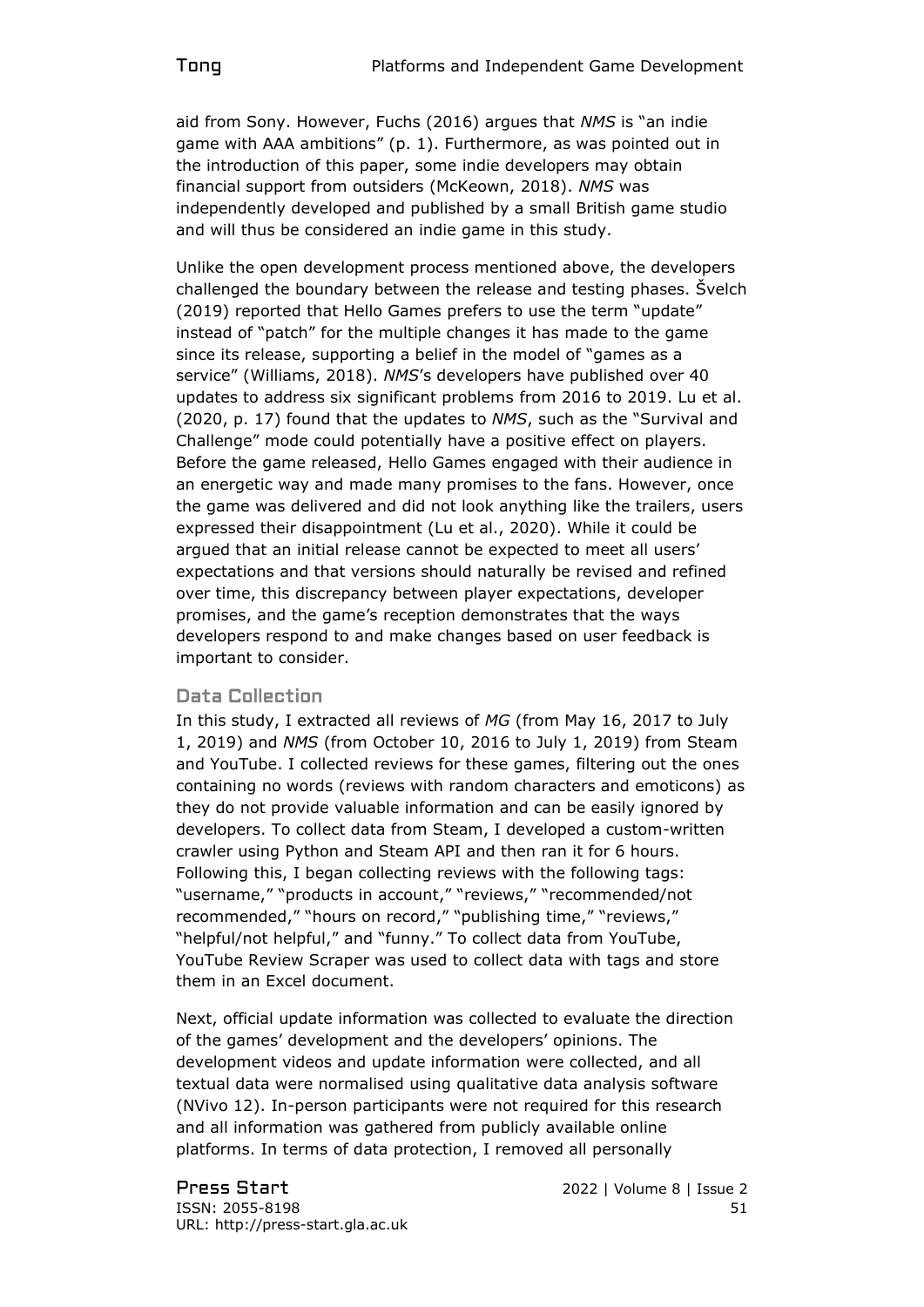identifying information to keep the data anonymous, minimising potential harm.

# Research Protocol

This research employed a targeted approach towards content analysis, beginning with selecting common words and particularised syntax. The textual materials from both reviewers and developers were separated into different areas, including syntactical, propositional, and thematic units. This was necessary to determine and separate user feedback and the concomitant developer responses. Throughout the extended testing phase, data was gathered from different users at various posted time points.

The next stage of the research involved normalisation of the data using the relevant classification framework and qualitative indicators. For this study, the classification of game versions was based on an adaptation of the ontological meta-model proposed by Grabarczyk and Aarseth (2018, 2019), which includes four main layers and twelve sub-layers. According to Grabarczyk and Aarseth, this model reports on special expressions for game categories by observing and comparing the different mechanisms within individual games. In their research, the physical layer has been used to describe the physical basis of a game, such as a console (platform layers), gamepad (hardware interface layer), and set of physical actions (behavioural layer; Grabarczyk & Aarseth, 2018). Following this, the structural layer refers to several abstract aspects of a game, including code (computational layer), game mechanics (mechanical layer), and economic structure (economical layer; Grabarczyk & Aarseth, 2018). The communicational layer encompasses the information transfer between a game and players, such as aesthetics (presentational layer), narrative (semantic layer), and other nondiegetic information (interface layer; Grabarczyk & Aarseth, 2018). The last layer, the mental layer, is generally understood to mean the mental feeling of players when playing the game, such as game experience (phenomenal layer), game understanding (conceptual layer), and interaction with other players (social layer; Grabarczyk & Aarseth, 2018).

Finally, to identify the games' improvements, the following search parameters were used: fixed, upgraded, focused, added, and recommended. These parameters were reported by the official update log, which allowed direct reconstruction of the ways in which the developer shaped the game upon receiving user feedback, allowing evaluation of what had changed and what had not changed. In this study, I assume that once the extent of changes is known, a qualitative assessment of how the developer processes feedback can be made.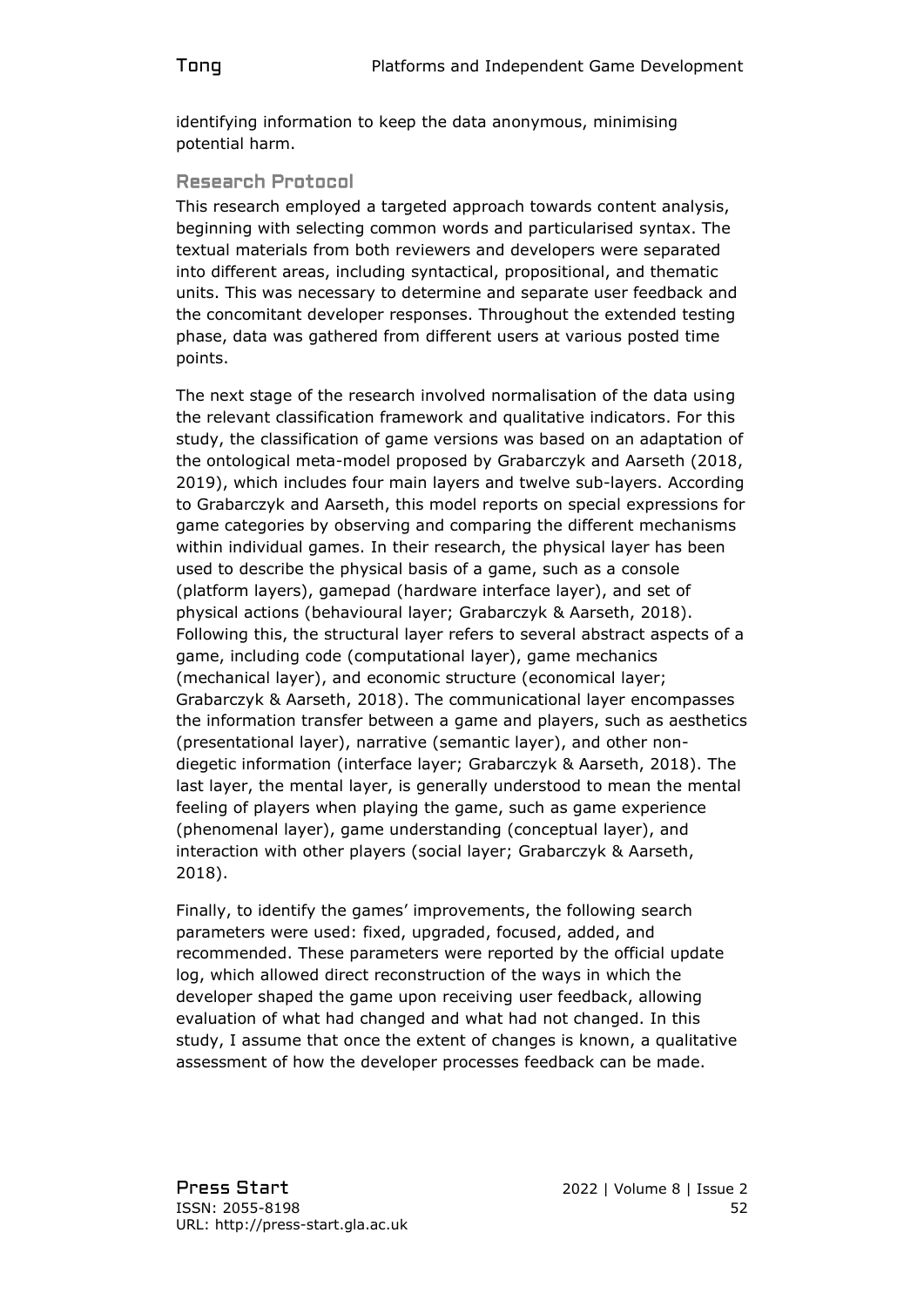# Results

#### Data Collection Results

A total of 276 reviews of *MG* and 28,149 reviews of *NMS* were collected from YouTube. Steam yielded 55 reviews of *MG* and 118,098 reviews of *NMS*. Considering the number of samples in each group, my strategy was to use 200 samples—100 reviews about *NMS* (50 from YouTube and 50 from Steam) and 100 reviews about *MG* (50 from YouTube and 50 from Steam). These samples were gathered from multiple sources at various time points and covered numerous researchable contents. Here, the regulations of data reduction were based on the official metrics, such as the number of "like," "dislike," "recommended," and "not recommended" responses to reduce the potential for personal bias, as well as avoid data overload. For example, the reviews with the highest number of "like" and "dislike" were selected in this study.

Update information regarding *MG* (from May 16, 2016 to July 1, 2019) and *NMS* (from November 27, 2016 to July 1, 2019) was extracted. In total, *NMS* published a total of seven major update notes, including 86 sub-changes, on its official website. For *MG*, 18 videos were published by William Chyr with the name "Dev Update" on YouTube. Following visual analysis of these videos, it was necessary to extract and check the transcripts to generate textual data. To generate an exhaustive sample, all 18 video transcripts with all 66 reviews written by William Chyr were included. Together, by examining games' improvements, 25 updated game versions (18 for *MG* and 7 for *NMS*) and their improvements were identified.

#### Users' Verbal Expressions

The problems in *MG* mainly existed in its communication layers, while the primary problem in *NMS* was in its structural layer, specifically in the mechanical layer. For *MG*, data from the word frequency analysis identified the term "story" as being the most common. In Figure 2, word frequency analysis includes "story" (2.01 weighted percentage), "exploration" (1.12 weighted percentage), "puzzles" (1.12 weighted percentage), and "gravity" (0.89 weighted percentage). One unanticipated finding was that although 44% of respondents maintained that the game would be devoid of meaningful content without storytelling, one of the participants mentioned that an involving narrative hindered their ability to concentrate on the game. For *NMS*, more than 68% of reviewers reported that the game mechanics required improvement (see Figure 3). The data showed that 59% of respondents referenced the absence of virtual objects, as compared with 10% who noted the persistent lack of multiplayer pattern, which allows multiple players to play together, within the game (see Figure 3). Figure 4 gives a detailed calculation of the recommendations regarding virtual facilities, such as "planets" (4.23 weighted percentage), "space" (1.85 weighted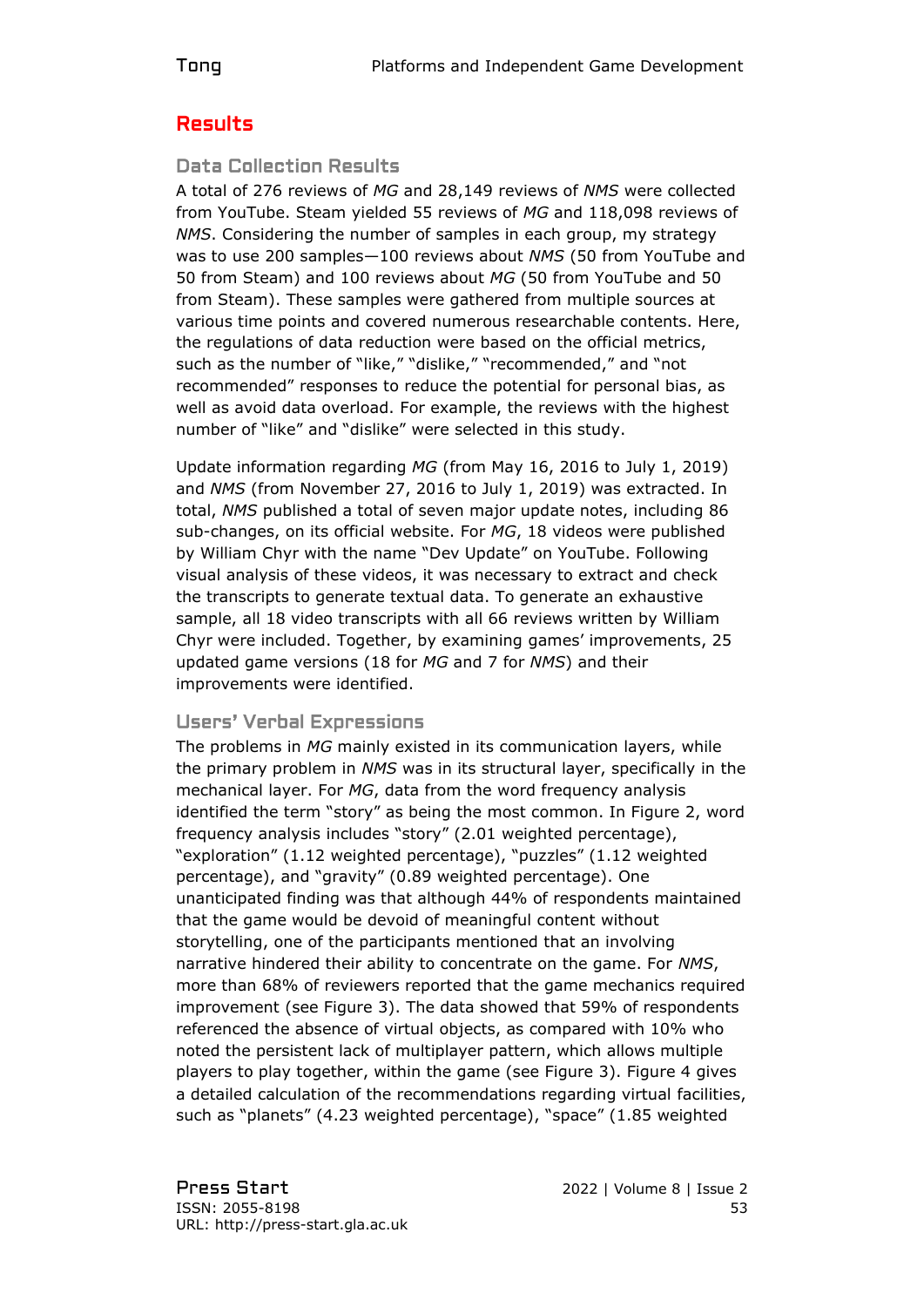

percentage), "ships" (1.76 weighted percentage), and "base" (1.41 weighted percentage).

Figure 2. Word cloud reviews regarding game mechanic improvements about *MG*.



Figure 3. Overview of the suggestions about *MG* and *NMS*.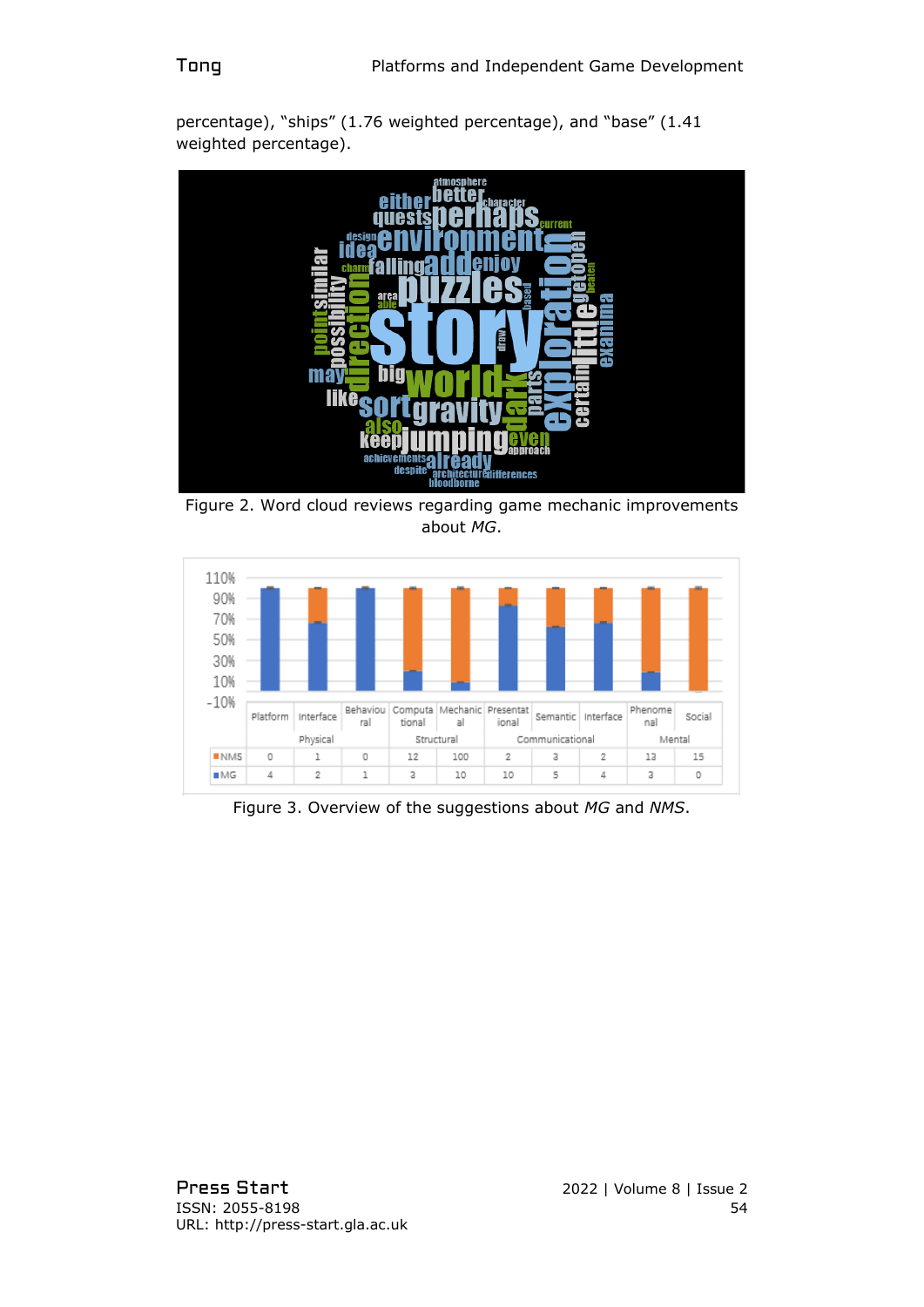

Figure 4. Word cloud reviews regarding game mechanic improvements about *NMS*.

# Platform Types

There is a disparity in the number, range, and frequency of game issues discussed on YouTube and Steam. The data displayed in Figure 5 and 6 indicates that there were only four separate problem-types reflected on Steam, with these being mainly related to internal coding and hardware issues. According to one player,

After reading the minimum req's I was sure I could play this on my all in one. Well, like everyone else, the game wouldn't load. I was thinking maybe I would be able to play it on my desktop, nope. If players with gtx 1080's are having issues, then I will wait for this game to go on sale, after I drop more money to update my system.

Another player writes: "Nice work! I'd like to see a VR version as well."

However, on YouTube, six distinct issues arose, five of which accounted for about 15% of the comments selected for consideration in this study (i.e., computational layer, platform layer, presentational layer, and interface layer). These issues were more subjective and concerned elements such as narrative, visual weaknesses, and audio glitches. According to one player,

Hello Games should add: Volcanoes that erupt Hurricanes Tornadoes Lightning and thunder storms Big waves or huge waves like Interstellar Shooting stars / comets crashing on the planets Advanced civilizations on planets Huge pyramids Drones that can help find resources or see other parts of the planet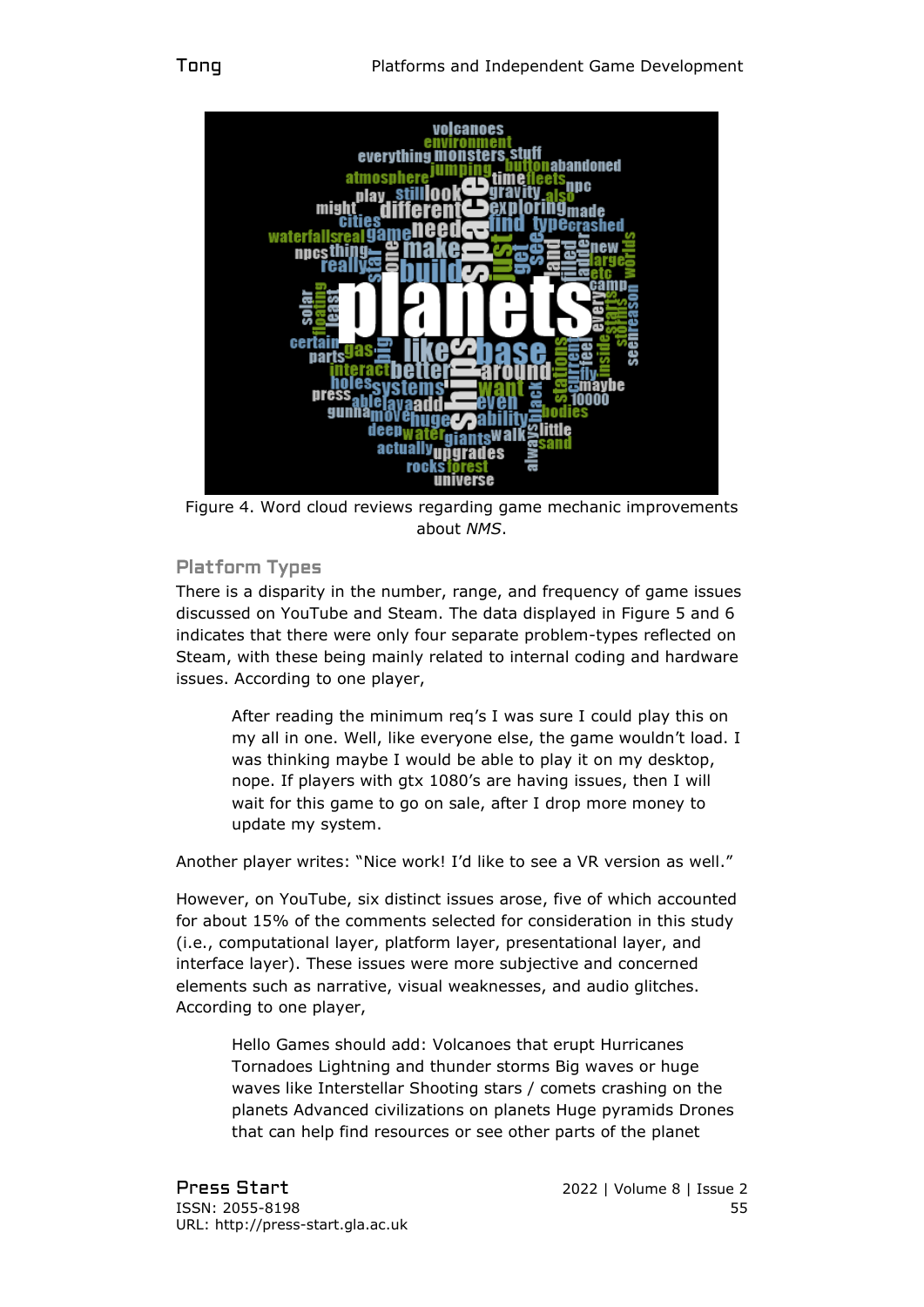without traveling to it Waterfalls Artificial islands UFO phenomenons [*sic*] and spying Satellites Supernovas Keep up the good work.]"

A second player writes:

It looks way better than launch only thing its missing now is combat. add in the battles to protect your own home or base and then add in space battles, add in a way to protect them in multiplayer and in campaign have a story campaign that involves combat as an element then you have what i think the game was meant to be.

For a third player, "The button images don't really fit the style of manifold garden imo. They need to be more simplistic."



Figure 5. *MG* and *NMS***'**s problems as reflected on the Steam platform.





#### Games' Improvements

The adoption rate for player suggestions at Hello Games was higher than the adoption rate for player suggestions demonstrated by William Chyr Studio. Closer analysis of Table 1 shows that Hello Games resolved most of the issues raised and made extensive modifications. As shown in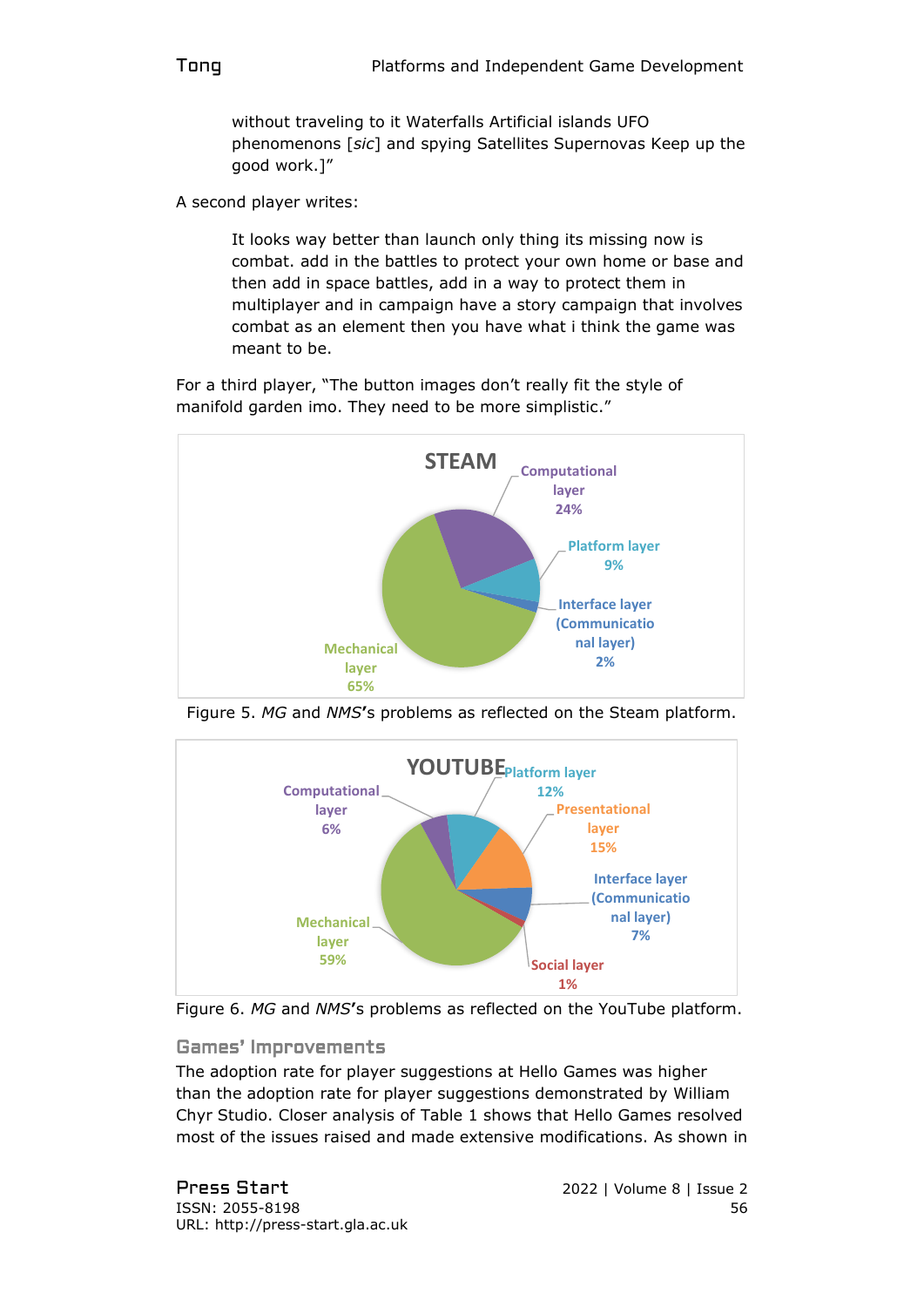Table 1, William Chyr Studio also successfully responded to problems, but generally made a greater number of modifications in relation to aesthetic selections. Most of the rejected suggestions were those that opposed the initial design ideas at William Chyr Studios, particularly where these suggestions related to narrative exposition, gameplay patterns, and VR versions. In contrast, Hello Games demonstrated a high uptake rate in terms of adopting improvement suggestions made by players (about 96%). Despite suggestions initially being disregarded by the development team in the early stages of the game's creation, Hello Games added a number of new features, including third-person views, voice chat, and story. These additions are likely to offer a better gaming experience to users.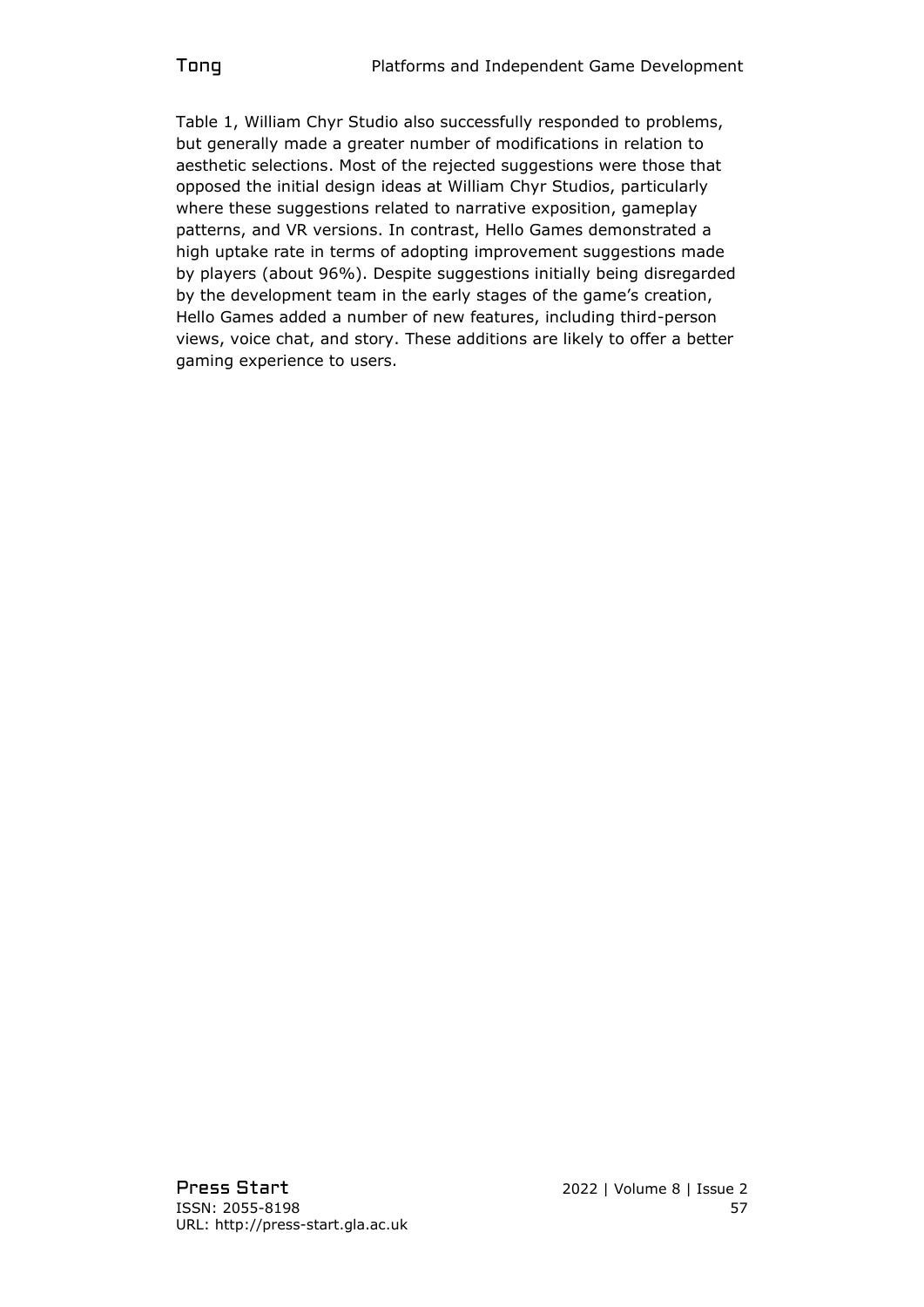|                         |                |                                          | Program                   | Program                   | Seen by MG   |  | Seen by NMS  |  | Seen by MG       |          | Seen by NMS      |                          |
|-------------------------|----------------|------------------------------------------|---------------------------|---------------------------|--------------|--|--------------|--|------------------|----------|------------------|--------------------------|
|                         |                |                                          | objective-MG              | objective-NMS             | <b>Users</b> |  | <b>Users</b> |  | <b>Developer</b> |          | <b>Developer</b> |                          |
| <b>Physical Layer</b>   | Platform       | Linux                                    | $\boldsymbol{\mathsf{x}}$ | $\boldsymbol{\mathsf{x}}$ | $++$         |  |              |  |                  | ---      |                  |                          |
|                         |                | Mac                                      | $\pmb{\times}$            | $\boldsymbol{\mathsf{x}}$ | $+$          |  |              |  |                  | -----    |                  |                          |
|                         |                | PS4                                      | $\sqrt{ }$                | $\sqrt{ }$                | $+$          |  |              |  | $++++$           |          | $^{++}$          |                          |
|                         | Interface      | Demo                                     | $\sqrt{ }$                | $\pmb{\times}$            | $^{+++}$     |  |              |  | $^{+++}$         |          |                  |                          |
|                         | (Hardware)     | VR version                               | $\boldsymbol{\mathsf{x}}$ | $\mathbf{V}$              | $++$         |  | $+$          |  |                  | -----    | $+$              |                          |
|                         | Behavioural    | Hardware bugs                            | $\boldsymbol{\mathsf{x}}$ | $\boldsymbol{\mathsf{x}}$ | $+$          |  | $++++$       |  | $+$              |          | $++$             | $\overline{\phantom{a}}$ |
| <b>Structural Layer</b> | Computational  | Crashes, bugs                            | $\pmb{\times}$            | $\pmb{\times}$            |              |  | $^{+++}$     |  |                  |          | $+++++$          |                          |
|                         | Mechanical     | 3rd person view                          | $\pmb{\times}$            | $\pmb{\times}$            |              |  | $^{++}$      |  |                  |          | $+$              |                          |
|                         |                | Various gameplay<br>patterns             | $\sqrt{ }$                | $\sqrt{ }$                | $++++$       |  | $+++++$      |  |                  | $-----1$ | $++++$           |                          |
|                         |                | Tracker                                  | $\sqrt{ }$                | $\pmb{\times}$            | $^{++}$      |  | $^{++}$      |  | $^{++}$          |          | $+$              |                          |
|                         |                | Vehicles, Ships                          | $\boldsymbol{\mathsf{x}}$ | $\ensuremath{\mathsf{V}}$ |              |  | $+++++$      |  |                  |          | $+++++$          |                          |
|                         |                | Planets                                  | $\boldsymbol{\mathsf{x}}$ | $\sqrt{ }$                |              |  | $++++$       |  |                  |          | $+++++$          |                          |
|                         |                | Plants                                   | $\boldsymbol{\mathsf{x}}$ | $\sqrt{ }$                |              |  | $+++$        |  |                  |          | $++$             |                          |
|                         |                | <b>NPCs</b>                              | $\boldsymbol{\mathsf{x}}$ | $\sqrt{ }$                |              |  | $+++++$      |  |                  |          | $++$             |                          |
|                         |                | Materials                                | $\boldsymbol{\mathsf{x}}$ | $\sqrt{ }$                |              |  | $++++$       |  |                  |          | $+$              |                          |
|                         |                | <b>Bases</b>                             | $\boldsymbol{\mathsf{x}}$ | $\sqrt{ }$                |              |  | $++++$       |  |                  |          | $^{+++}$         |                          |
|                         |                | <b>Gaming Devices</b><br>(scanner, etc.) | $\boldsymbol{\mathsf{x}}$ | $\sqrt{ }$                |              |  | $^{+++}$     |  |                  |          | $^{+++}$         |                          |
|                         |                | <b>Battles</b>                           | $\boldsymbol{\mathsf{x}}$ | $\sqrt{ }$                | $+$          |  | $^{+++}$     |  | $+$              |          | $+++$            |                          |
|                         |                | Characters                               | $\pmb{\times}$            | $\sqrt{ }$                |              |  | $^{++}$      |  |                  |          | $^{++}$          |                          |
|                         |                | Custom waypoints                         | $\boldsymbol{\mathsf{x}}$ | $\sqrt{ }$                |              |  | $+$          |  |                  |          | $+$              |                          |
|                         |                | Achievements                             | $\sqrt{ }$                | $\sqrt{ }$                | $^{++}$      |  | $^{+++}$     |  | $+$              |          | $+$              |                          |
|                         |                | Languages                                | V                         | $\sqrt{ }$                | $+$          |  |              |  | $^{++}$          |          | $+$              |                          |
|                         |                | Goals/                                   | $\sqrt{ }$                | $\sqrt{ }$                | $+$          |  | $^{+++}$     |  | $^{+++}$         |          | $^{+++}$         |                          |
|                         |                | Motivations                              |                           |                           |              |  |              |  |                  |          |                  |                          |
| <b>Communicational</b>  | Presentational | Photo-modes                              | $\times$                  | $\sqrt{ }$                |              |  | $^{++}$      |  |                  |          | $^{+++}$         |                          |
| Layer                   |                | UI                                       | $\mathbf v$               | $\sqrt{ }$                | $+++$        |  | $+$          |  | $^{+++}$         |          | $^{+++}$         |                          |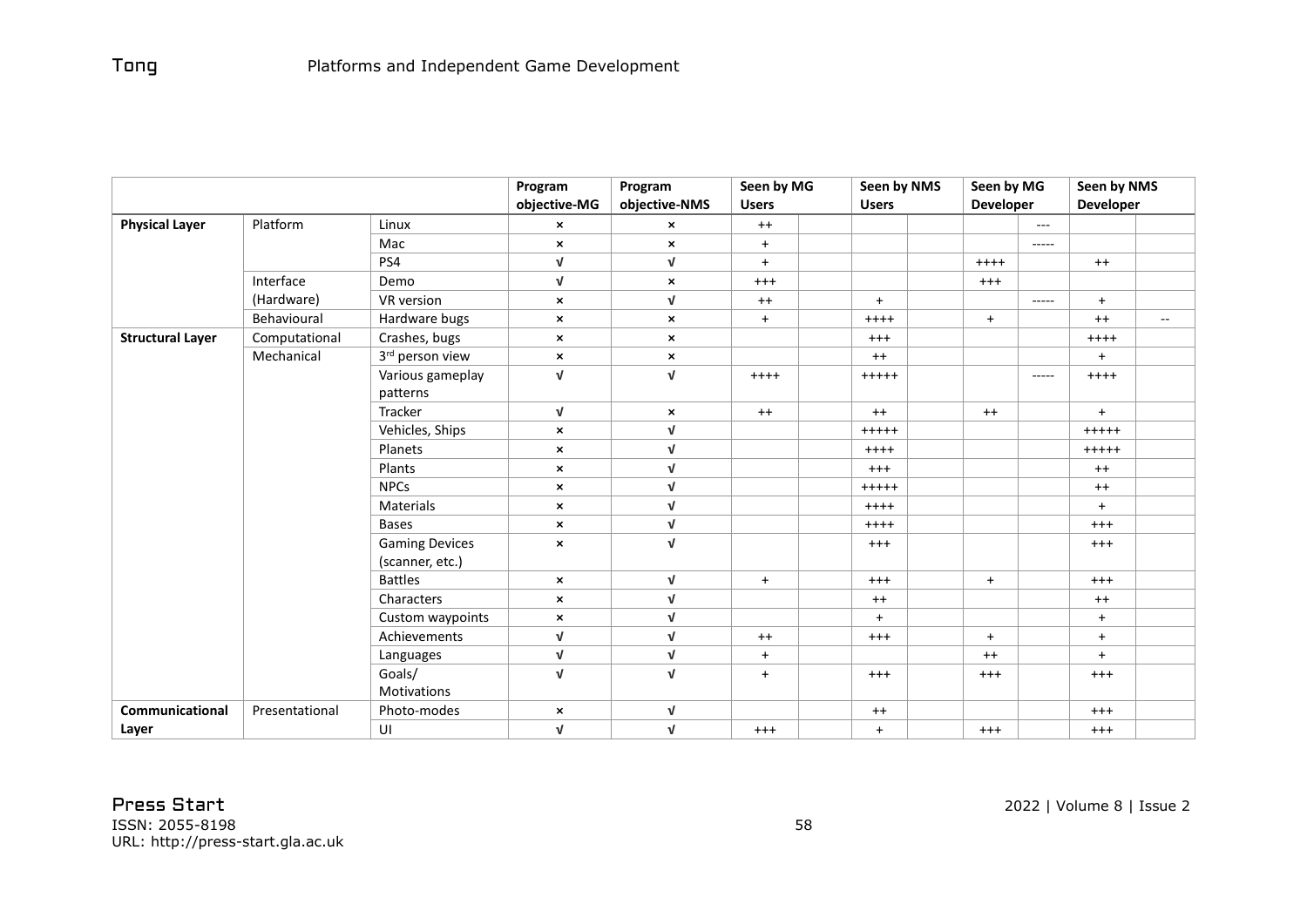|                     |            | Reticles             |                   |                           | $^{+++}$ |       |             | $+++$   |             |          |  |
|---------------------|------------|----------------------|-------------------|---------------------------|----------|-------|-------------|---------|-------------|----------|--|
|                     |            | Colours              |                   |                           | $^{+++}$ |       |             | $+++++$ |             |          |  |
|                     | Semantic   | Story                | ×                 | $\boldsymbol{\mathsf{x}}$ | $++++$   | $- -$ | $^{+++}$    |         | $- - - - -$ |          |  |
|                     | Interface  | Interactive sounds   |                   |                           | $^{++}$  |       |             | $+++++$ |             |          |  |
|                     |            | Music                |                   |                           | $++$     |       |             | $+++++$ |             |          |  |
| <b>Mental Layer</b> | Phenomenal | <b>Gaming Spaces</b> |                   |                           |          |       | $+ + + + +$ | $^{++}$ |             | $++++$   |  |
|                     | Social     | Voice messages       | $\checkmark$<br>́ | $\times$                  |          |       |             |         |             |          |  |
|                     |            | Multiplayer          | $\checkmark$<br>ᄌ | п.                        |          |       | $+++++$     |         |             | $^{+++}$ |  |
|                     |            |                      |                   |                           |          |       |             |         |             |          |  |

*Note: Effect level: from 1 to 5 symbols.*

Table 1. Effects matrix: Program objective, user, and developer opinions in relation to *MG* and *NMS*.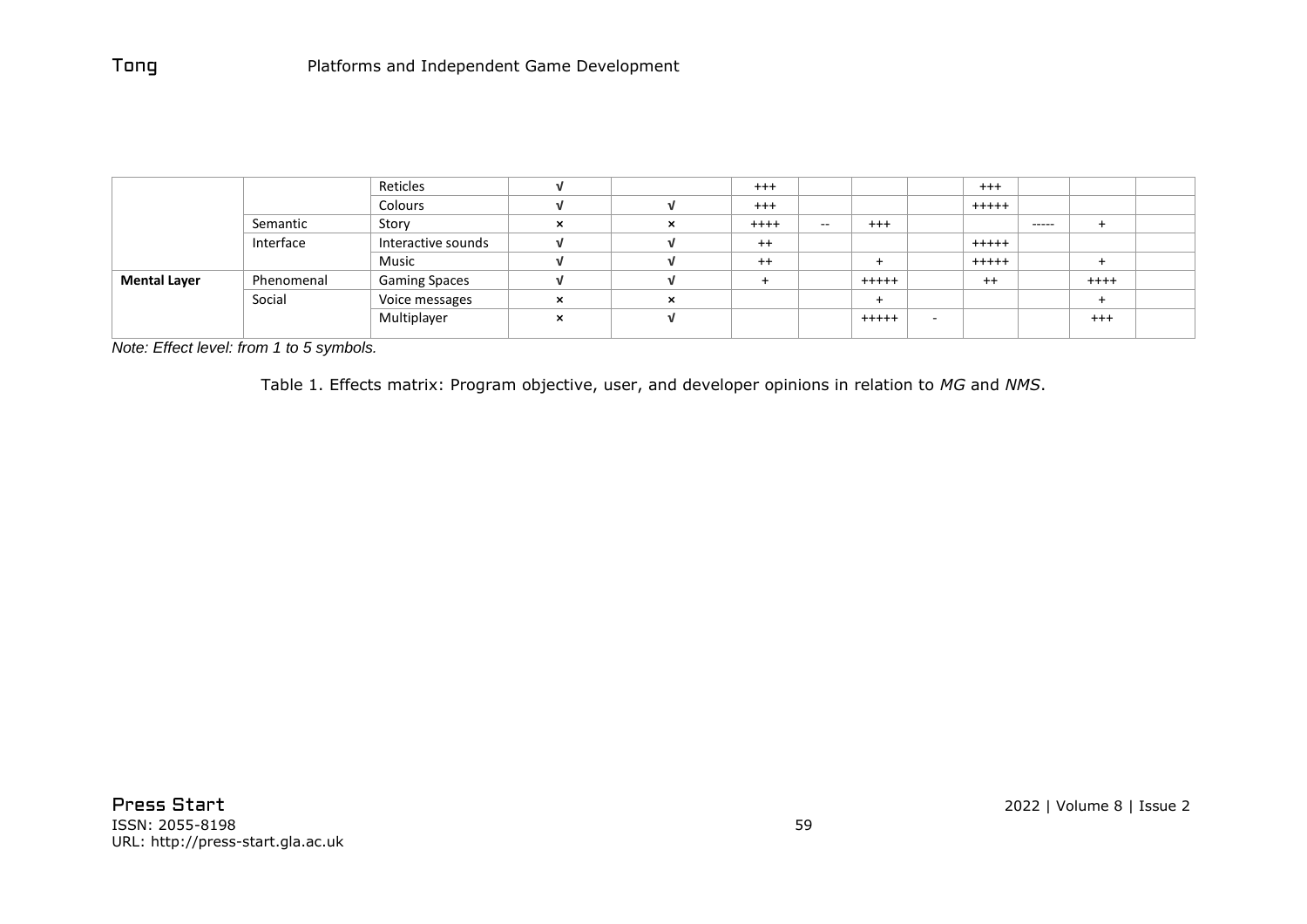#### **Discussion**

This study sought to propose a method, following the ontological metamodel, in order to categorize player feedback and understand what kinds of feedback is provided on which social media platforms, and to track the extent to which player feedback on those platforms has been incorporated into the development of the two indie games that serve as case studies. The assumptions were qualitatively tested investigating the hypothesis that the influence feedback has on developers varies across platforms. Overall, the results partially confirm the hypothesis.

To validate the hypothesis in a systematic way and to evaluate whether developers could use these results in a prescriptive way to inform the development of games, this research examined the main problem categories appearing on two platforms: YouTube and Steam. Comparing the issues reported on these platforms, reviews on Steam focused mainly on issues surrounding game mechanics, while those on YouTube focused on issues associated with presentation. This accords with earlier observations (Garda & Grabarczyk, 2016; Gillespie, 2010), which showed that the focuses of these two platforms are different, although the possible overlap of user groups (Miller, 2012) and interactive methods cannot be ruled out. The data illustrates advantages and disadvantages to both platforms, which makes the overall outcome highly informative, particularly compared to previous studies: Developers can benefit from both platforms at once by obtaining a more comprehensive range of suggestions.

There is a gap in the understanding between users and developers reviewing the same game; this finding echoes the work of Bartle (2003) and Consalvo and Begy (2015), who found that players' opinions do not necessarily represent the ideas that would most benefit the game. This finding supports the idea that whether developers listen to player feedback may be a question of good business sense, but it is not a question of obligation. According to William Chyr's update information and concluded effects matrix, the narrative requests by players of *MG* were rejected by the developers, as these suggestions conflicted with their view of games as art. However, the developers at Hello Games tried to keep players happy whilst attracting further attention when developing improvement designs. These results to some extent support previous findings in terms of the varying relationships between audience and market (Baym, 2018; Lu et al., 2020). *NMS* did, for example, add several storylines to the game that did not reflect the initial game proposals, echoing the results found by Hurley (2008), who noted that media developers learn how to make better choices about improving games by listening to audience voices. It is thus recommended that developers look to give more individual attention and scrutiny to feedback from players.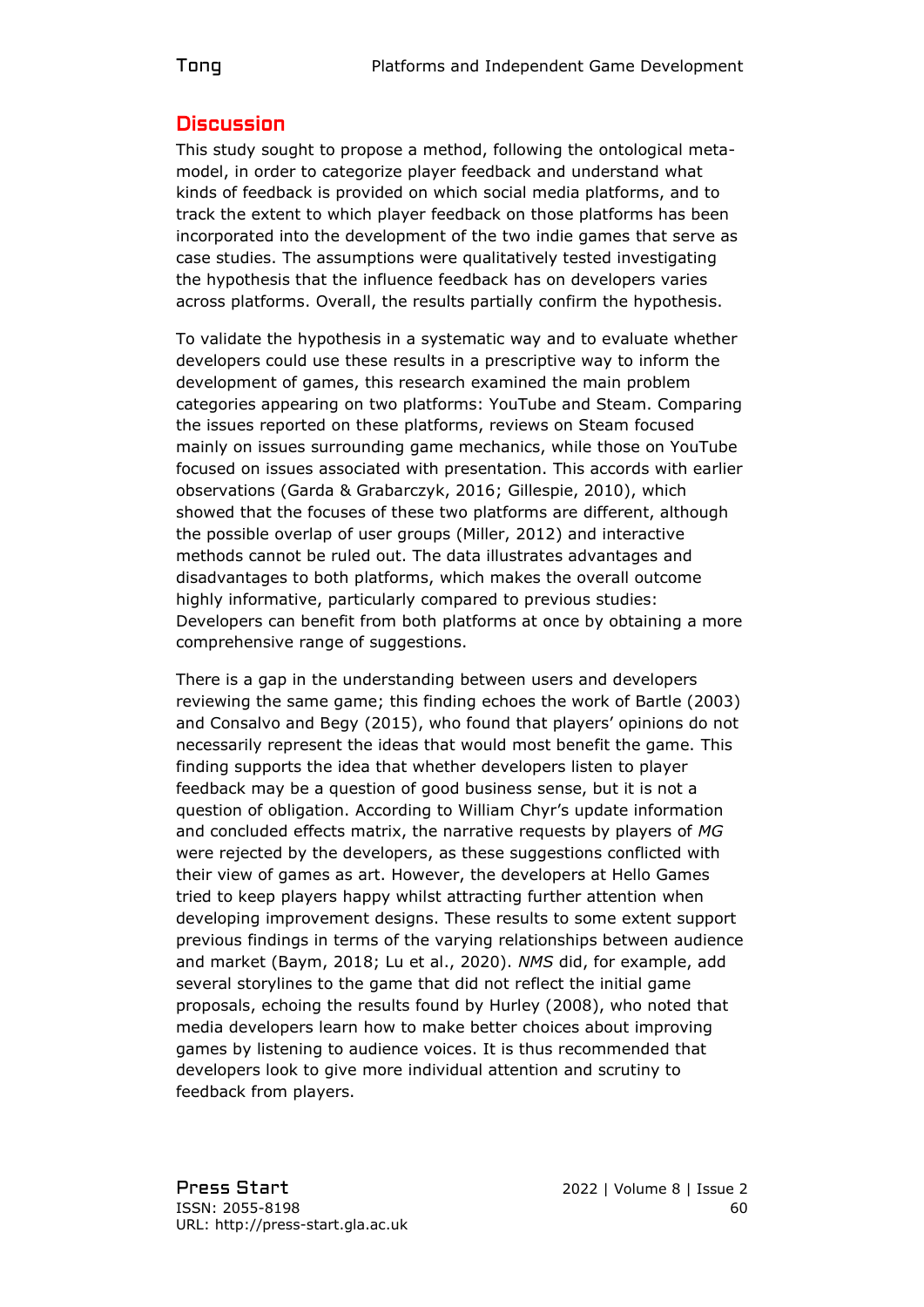# Limitations and Suggestions

The limitations of this study are threefold. Firstly, the sample and case studies were selected by the researcher and are not equally distributed in across types of issues arising, making it difficult to generalise from the results. To develop a more general categorisation of player reviews for large-scale applications, additional studies are needed to analyse a wider sample of users who post feedback on social media platforms.

Secondly, Steam and YouTube are not the only game-oriented platforms. For example, both *MG* and *NMS* have official channels on Discord with multiple followers. Researchers could add Discord as a comparative platform to facilitate a more comprehensive analysis in future research.

Overall, this paper shows that digging deeper into the information influencing game development, taking both publishers and platforms into consideration, is required. One framework or theory thus cannot be expected to account for all possibilities, and these should naturally be revised and refined over time. It would be useful to repeat this study using more productive and technical methods, such as natural language processing (NLP) method, and data to strengthen the effectiveness of its conclusions and to allow for a more comprehensive application.

# Conclusion

This paper investigated user feedback on YouTube and Steam during the indie game testing phase and explored how indie developers process feedback. The findings provide an appropriate method, which follows the ontological meta-model and analyses reviews across multiple platforms, for indie developers to categorise and evaluate user feedback. An investigation of game development updates shows that developers will listen to users' opinions and make further improvements, especially where this does not detract from the developers' initial game design intentions. Platform types have clear relevance to thematic units. Comparing the content on Steam with that on YouTube showed that reviews on the former tend to focus on information about technical issues related to a particular game, while those on the latter reflect visual and auditory issues. The observed differences between Steam and YouTube in this study were important, but do not conflict. These findings contribute in several ways to an understanding of user feedback and provide a basis for developers evaluating textual reviews across platforms. In the future, a large, randomised, and controlled trial could provide more definitive evidence to support the current findings.

# Acknowledgements

I would like to express my sincere gratitude to Dr Conor McKeown, my research supervisor, for his continuous support and valuable guidance.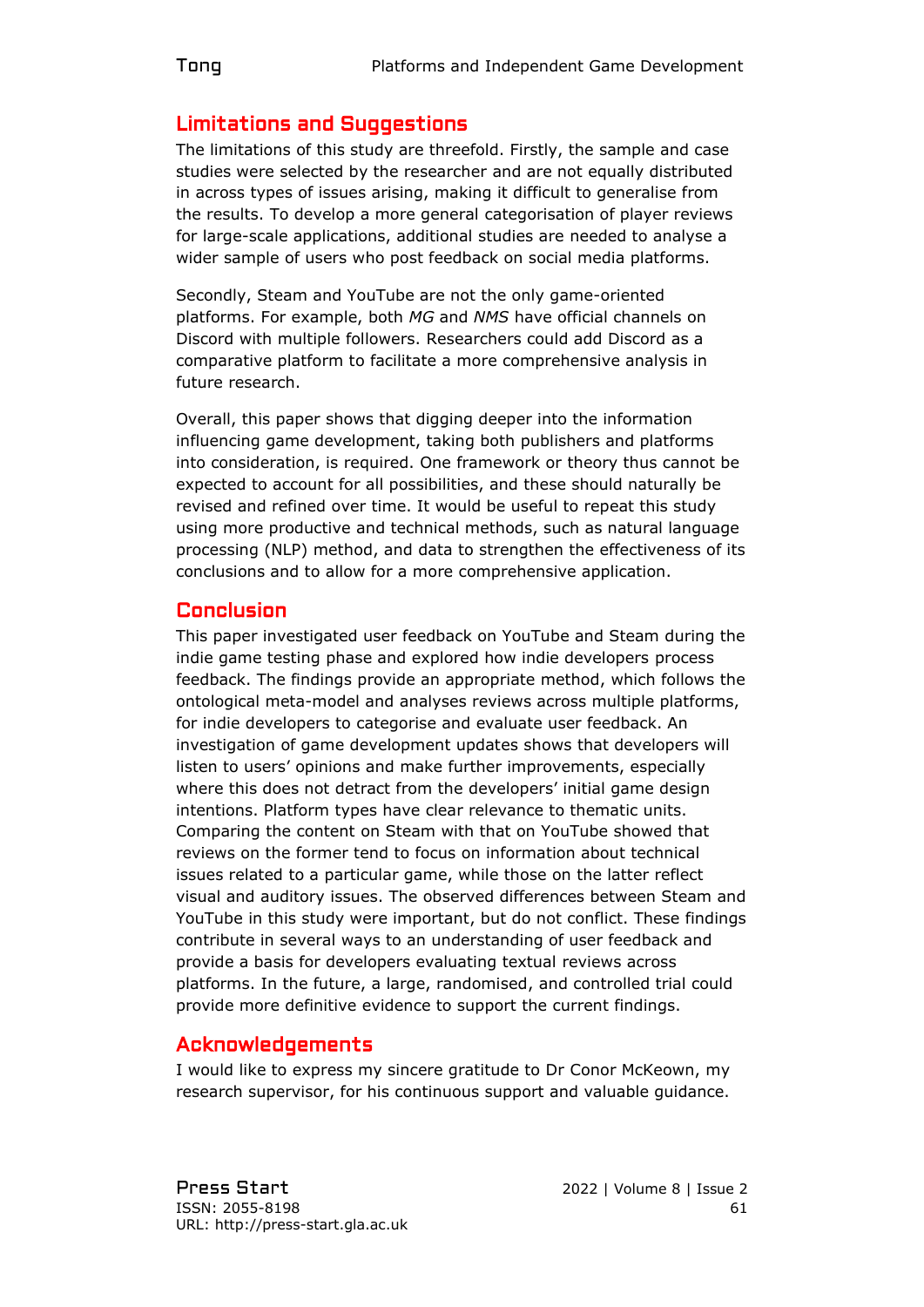# References

Aarseth, E., & Grabarczyk, P. (2018). An ontological meta-model for game research. *DiGRA '18—Proceedings of the 2018 DiGRA International Conference: The Game Is the Message.* [http://www.digra.org/wp](http://www.digra.org/wp-content/uploads/digital-library/DIGRA_2018_paper_247_rev.pdf)[content/uploads/digital-library/DIGRA\\_2018\\_paper\\_247\\_rev.pdf](http://www.digra.org/wp-content/uploads/digital-library/DIGRA_2018_paper_247_rev.pdf)

Apperley, T. (2011). *Gaming rhythms: Play and counterplay from the situated to the global*. Institute of Network Cultures.

Arsenault, D. (2017). *Super power, spoony bards, and silverware: The Super Nintendo Entertainment System*. The MIT Press.

Ash, J. (2010). Architectures of affect: Anticipating and manipulating the event in processes of videogame design and testing. *Environment and Planning D: Society and Space*, *28*(4), 653–671. <https://doi.org/10.1068/d9309>

Barr, P., Noble, J., & Biddle, R. (2007). Video game values: Humancomputer interaction and games. *Interacting with Computers*, *19*(2), 180–195.<https://doi.org/10.1016/j.intcom.2006.08.008>

Bartle, R. A. (2003). *Designing virtual worlds*. New Riders.

Bates, B. (2004). *Game design* (2nd ed.). Cengage Learning PTR.

Baym, N. K. (2018). *Playing to the crowd: Musicians, audiences, and the intimate work of connection*. New York University Press.

Bécares, J. H., Valero, L. C., & Martín, P. P. G. (2017). An approach to automated videogame beta testing. *Entertainment Computing*, *18*, 79– 92.<https://doi.org/10.1016/j.entcom.2016.08.002>

Benkler, Y. (2007). *The wealth of networks: How social production transforms markets and freedom*. Yale University Press.

Blackburn, J., Kourtellis, N., Skvoretz, J., Ripeanu, M., & Iamnitchi, A. I. (2014). Cheating in online games: A social network perspective. *ACM Transactions on Internet Technology*, *13*(3), 1–25. <https://doi.org/10.1145/2602570>

Briziarelli, M. (2016). Invisible play and invisible game: Video game testers or the unsung heroes of knowledge working. *TripleC: Communication, Capitalism & Critique. Open Access Journal for a Global Sustainable Information Society*, *14*(1), 249–259. <https://doi.org/10.31269/triplec.v14i1.684>

Bruns, A. (2008). *Blogs, Wikipedia, Second Life, and beyond: From production to produsage*. Peter Lang International Academic Publishers.

Burgess, J., & Green, J. (2009). *YouTube: Online video and participatory culture*. Polity.

Burwell, C., & Miller, T. (2016). Let's play: Exploring literacy practices in an emerging videogame paratext. *E-Learning and Digital Media*, *13*(3– 4), 109–125.<https://doi.org/10.1177/2042753016677858>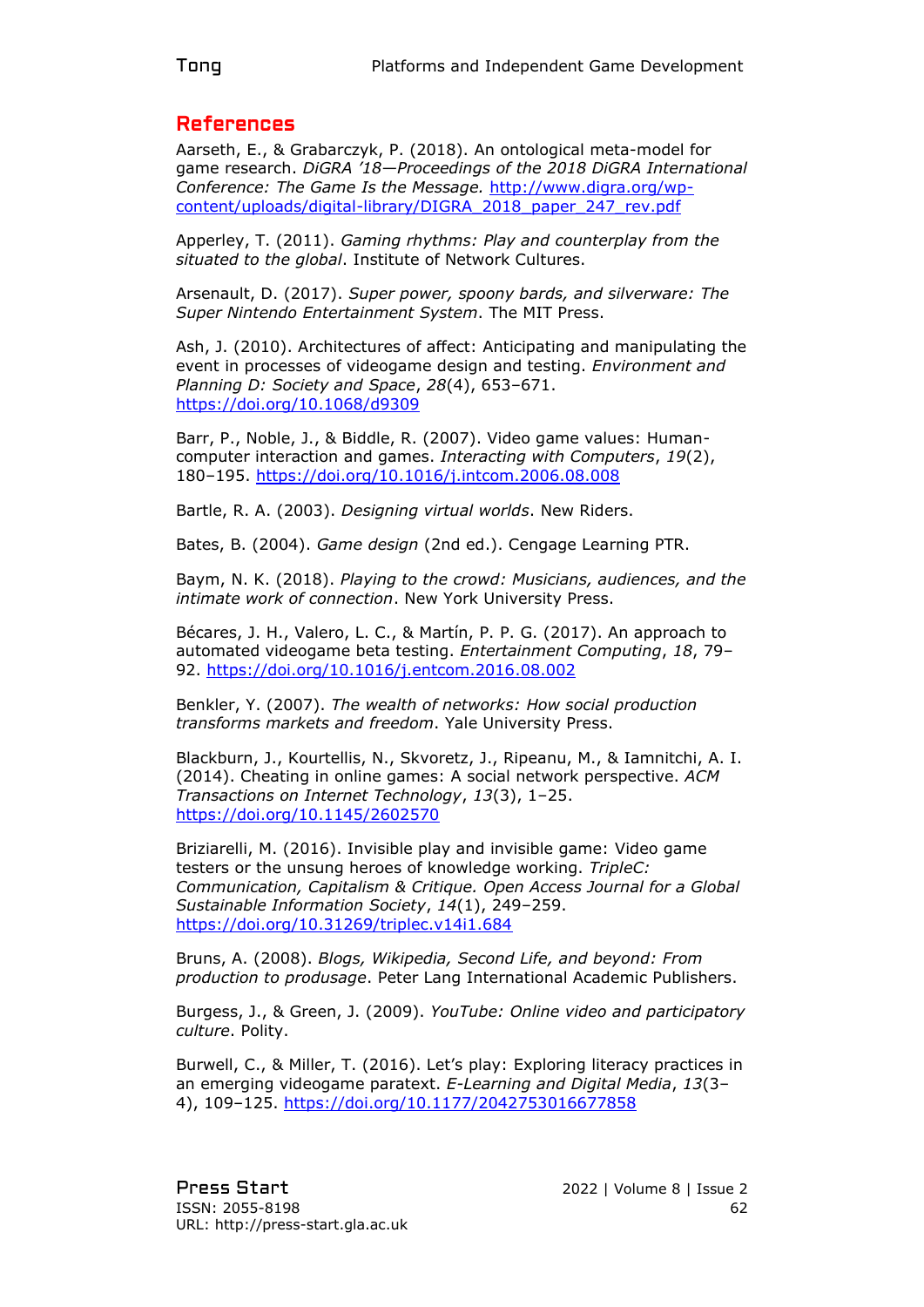Bycer, J. (2016) *Why you should want day one patches*. Game Developer. [https://www.gamedeveloper.com/business/why-you-should](https://www.gamedeveloper.com/business/why-you-should-want-day-one-patches)[want-day-one-patches](https://www.gamedeveloper.com/business/why-you-should-want-day-one-patches)

Chambers, C., Feng, W., Sahu, S., & Saha, D. (2005). Measurementbased characterization of a collection of on-line games. *Internet Measurement Conference.* [https://www.usenix.org/legacy/events/imc05/tech/full\\_papers/chamber](https://www.usenix.org/legacy/events/imc05/tech/full_papers/chambers/chambers.pdf) [s/chambers.pdf](https://www.usenix.org/legacy/events/imc05/tech/full_papers/chambers/chambers.pdf)

Consalvo, M., & Begy, J. (2015). *Players and their pets: Gaming communities from beta to sunset*. University of Minnesota Press.

Deng, J., Cuadrado, F., Tyson, G., & Uhlig, S. (2015). Behind the game: Exploring the Twitch streaming platform. *IEEE 14th International Workshop on Network and Systems Support for Games (NetGames*). <https://doi.org/10.1109/NetGames.2015.7382994>

Dunne, D. J. (2016). Paratext: The in-between of structure and play. In C. Duret & C.-M. Pons (Eds.), *Contemporary research on intertextuality in video games* (pp. 274–296). IGI Global.

Fuchs, E. (2016, September 23). *Is 'No Man's Sky' an indie game?* Fandom.<https://www.fandom.com/articles/no-mans-sky-indie-game>

Fulton, B. (2002). Beyond psychological theory: Getting data that improvegames. *Game Developer's Conference 2002 Proceedings*. [https://studylib.net/doc/7539161/beyond-psychological-theory--getting](https://studylib.net/doc/7539161/beyond-psychological-theory--getting-data-that-improves-g...)[data-that-improves-g...](https://studylib.net/doc/7539161/beyond-psychological-theory--getting-data-that-improves-g...)

Gandolfi, E. (2019). Playing the post 9/11 on game service platforms: Premediation in The Division via Twitch.tv and Steam. *Convergence*, *25*(5–6), 826–847.<https://doi.org/10.1177/1354856517741131>

Garda, M. B. (2014). Nostalgia in retro game design. *Proceedings of DiGRA 2013: DeFragging Game Studies.* [http://www.digra.org/wp](http://www.digra.org/wp-content/uploads/digital-library/paper_310.pdf)[content/uploads/digital-library/paper\\_310.pdf](http://www.digra.org/wp-content/uploads/digital-library/paper_310.pdf)

Garda, M. B., & Grabarczyk, P. (2016). Is every indie game independent? Towards the concept of independent game. *Game Studies*, *16*(1).<http://gamestudies.org/1601/articles/gardagrabarczyk>

Gillespie, T. (2010). The politics of "platforms." *New Media & Society*, *12*(3), 347–364.<https://doi.org/10.1177/1461444809342738>

Grabarczyk, P., & Aarseth, E. (2019). Port or conversion? An ontological framework for classifying game versions. *Proceedings of DiGRA 2019.* [http://www.digra.org/wp-content/uploads/digital](http://www.digra.org/wp-content/uploads/digital-library/DiGRA_2019_paper_189.pdf)[library/DiGRA\\_2019\\_paper\\_189.pdf](http://www.digra.org/wp-content/uploads/digital-library/DiGRA_2019_paper_189.pdf)

Guevara-Villalobos, O. V. (2011). Cultures of independent game production: Examining the relationship between community and labour. *Proceedings of DiGRA 2011 Conference: Think Design Play.* [http://www.digra.org/wp-content/uploads/digital](http://www.digra.org/wp-content/uploads/digital-library/11307.08157.pdf)[library/11307.08157.pdf](http://www.digra.org/wp-content/uploads/digital-library/11307.08157.pdf)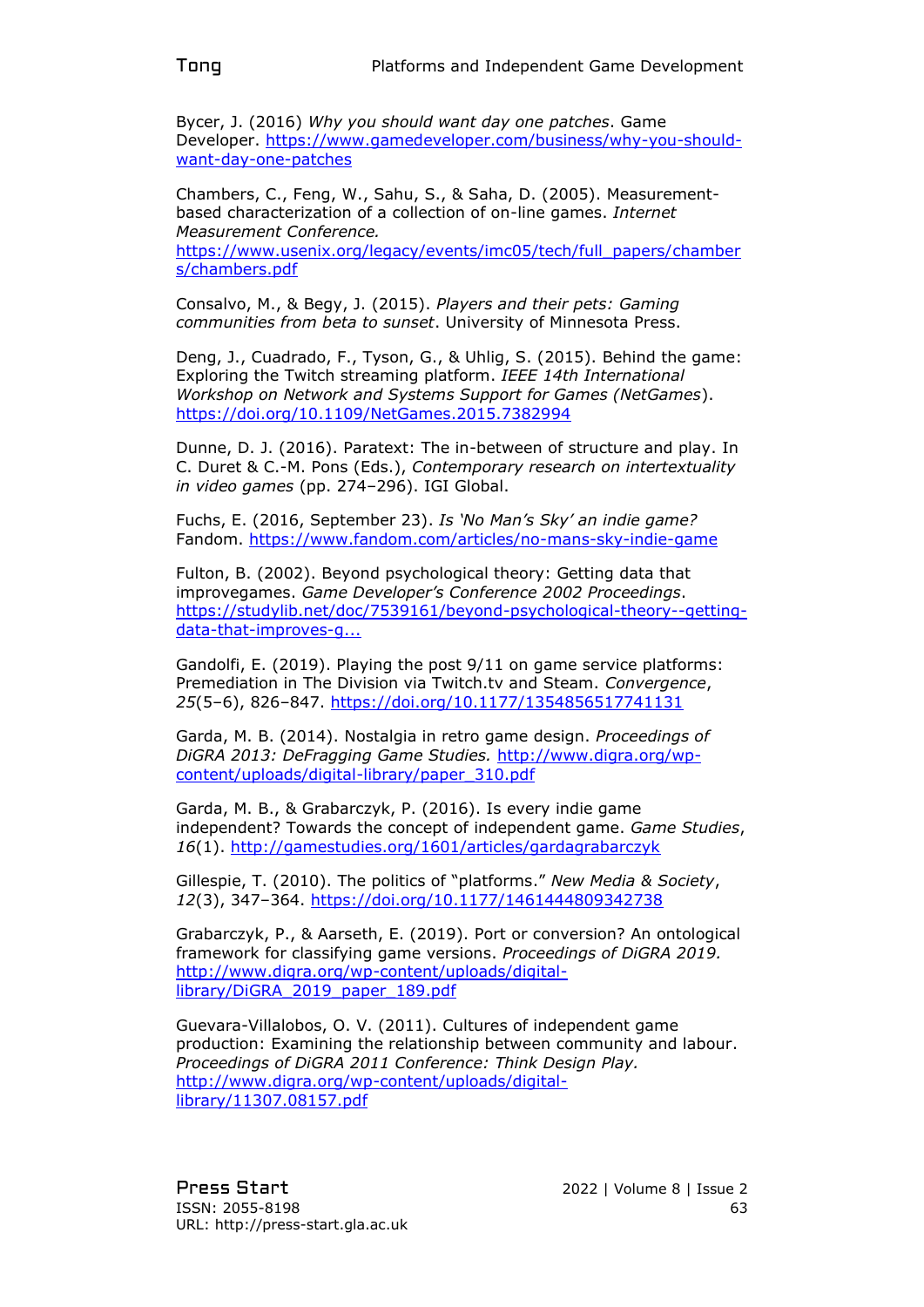Hello Games. (2016). *No man's sky*. [PlayStation 4, PC, Xbox One]. Hello Games.

Hurley, C. (2008, October 16). *YouTube CEO Chad Hurley's MIPCOM keynote address* [Video]. Youtube. <https://www.youtube.com/watch?v=yXMPaQQ6y4A>

Jones, S. E., & Thiruvathukal, G. K. (2012). *Codename revolution: The Nintendo Wii platform*. The MIT Press.

Kerr, A. (2016). *Global games: Production, circulation and policy in the networked era*. Routledge.

Kerr, C. (2019) *Starbreeze seeking to extend reconstruction period for a third time.* Game Developer. [https://www.gamedeveloper.com/business/starbreeze-seeking-to](https://www.gamedeveloper.com/business/starbreeze-seeking-to-extend-reconstruction-period-for-a-third-time)[extend-reconstruction-period-for-a-third-time](https://www.gamedeveloper.com/business/starbreeze-seeking-to-extend-reconstruction-period-for-a-third-time)

Lin, D., Bezemer, C.-P., Zou, Y., & Hassan, A. E. (2019). An empirical study of game reviews on the Steam platform. *Empirical Software Engineering*, *24*(1), 170–207. [https://doi.org/10.1007/s10664-018-](https://doi.org/10.1007/s10664-018-9627-4) [9627-4](https://doi.org/10.1007/s10664-018-9627-4)

Livingston, I. J. (2018). Post-launch in game user research. In A. Drachen, P. Mirza-Babaei, & L. E. Nacke (Eds.), *Game user research* (pp. 45–60). Oxford University Press.

Livingstone, S. (2004). The challenge of changing audiences: Or, what is the audience researcher to do in the age of the Internet? *European Journal of Communication*, *19*(1), 75–86. <https://doi.org/10.1177/0267323104040695>

Lu, C., Li, X., Nummenmaa, T., Zhang, Z., & Peltonen, J. (2020). Patches and player community perceptions: Analysis of No Man's Sky Steam reviews. *Proceedings of DiGRA 2020*. http://www.digra.org/wpcontent/uploads/digital-library/DiGRA\_2020\_paper\_433.pdf

Martin, C. B., & Deuze, M. (2009). The independent production of culture: A digital games case study. *Games and Culture*, *4*(3), 276–295. <https://doi.org/10.1177/1555412009339732>

McAllister, G., & Long, S. (2018). A framework for player research. In A. Drachen, P. Mirza-Babaei, & L. Nacke (Eds.), *Game user research* (pp. 117–140). Oxford University Press.

Mckeown, C. (2018). *Videogame ecologies: Interaction, aesthetics, affect* [Doctoral dissertation, University of Glasgow]. <http://theses.gla.ac.uk/8878/1/2018mckeownphd.pdf>

Miller, K. (2012). *Playing along: Digital games, YouTube, and virtual performance*. Oxford University Press.

Movel, M. (2012, July 11). Marketing: Using your strengths as an indie [Conference presentation]. Develop Conference Indie Day, Brighton, United Kingdom.